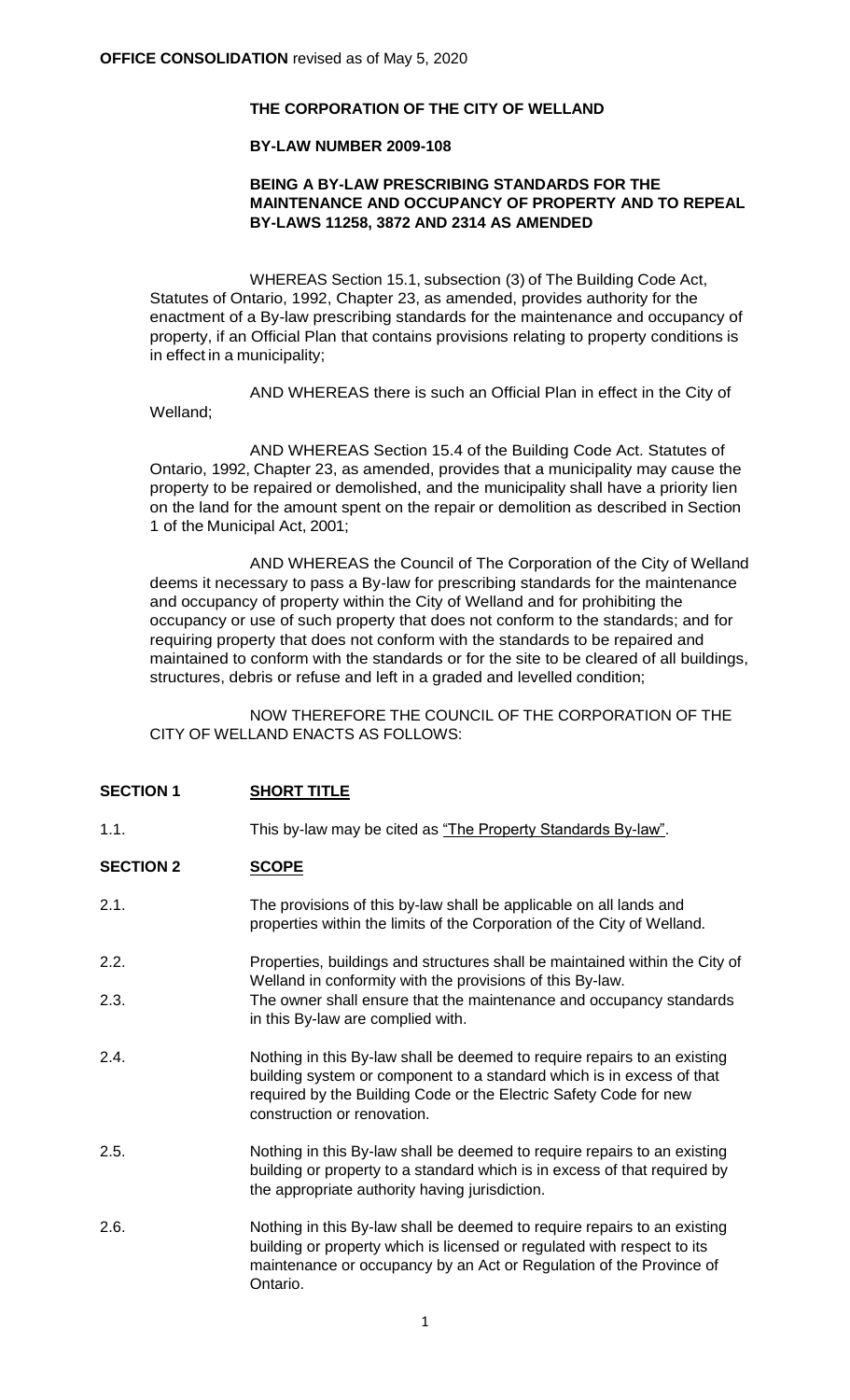- 2.7. Any action taken, or Order issued with respect to this By-law does not limit, or otherwise affect enforcement proceedings undertaken pursuant to the Fire Code, the City Zoning By-law, or any other Act, Regulation or City By-law.
- 2.8. Standards prescribed in this By-law are intended to provide for the reasonable maintenance and occupancy of existing buildings and property, taking into consideration the overall condition of the existing and neighbouring buildings and properties. The standards prescribed, therefore, are not intended to reflect standards set for new construction, except where not to do so would be considered unsafe.
- 2.9. By-law Exemptions
- 2.9.1. This By-law does not apply to the Federal Government of Canada, the Province of Ontario, the Regional Municipality of Niagara, the City of Welland, or any public utility or local board as described in Section 5.16 (b) of Zoning By-law 2667 of the City of Welland, however it does apply to land, buildings and undertakings not managed directly by such governments and agencies.
- 2.9.2. This by-law does not apply so as to prevent a farm, defined as an "agricultural operation" under the Farming and Food Production Protection Act, from carrying on a normal farm practice as defined in that Act.

## **SECTION 3 DEFINITIONS**

In this by-law,

- 3.1. Definitions in the Zoning By-laws of the City shall be used with respect to matters pertaining to use and which are undefined in this By-law.
- 3.2. Definitions in the Building Code Act and the Building Code shall be used with respect to matters pertaining to buildings and which are undefined in this By-law.
- 3.3. Definitions in the Fire Protection and Prevention Act and the Fire Code shall be used with respect to fire safety matters and which are undefined in this By-law.
- 3.4. Definitions in the Electricity Act, and the Electrical Safety Code, shall be used with respect to electrical matters and which are undefined in this Bylaw.
- 3.5. Measurement values are defined as follows:
	- "m" means metres
	- "mm" means millimeters
	- $\bullet$  "m<sup>2</sup>" means square metres
	- $\bullet$  "m<sup>3</sup>" means cubic metres
	- "ft" means feet
	- "in" means inches
	- $\bullet$  "ft<sup>2</sup>" means square feet
	- "ft<sup>3</sup>" means cubic feet
	- "0° C" means degrees Celsius
	- "0° F" means degrees Fahrenheit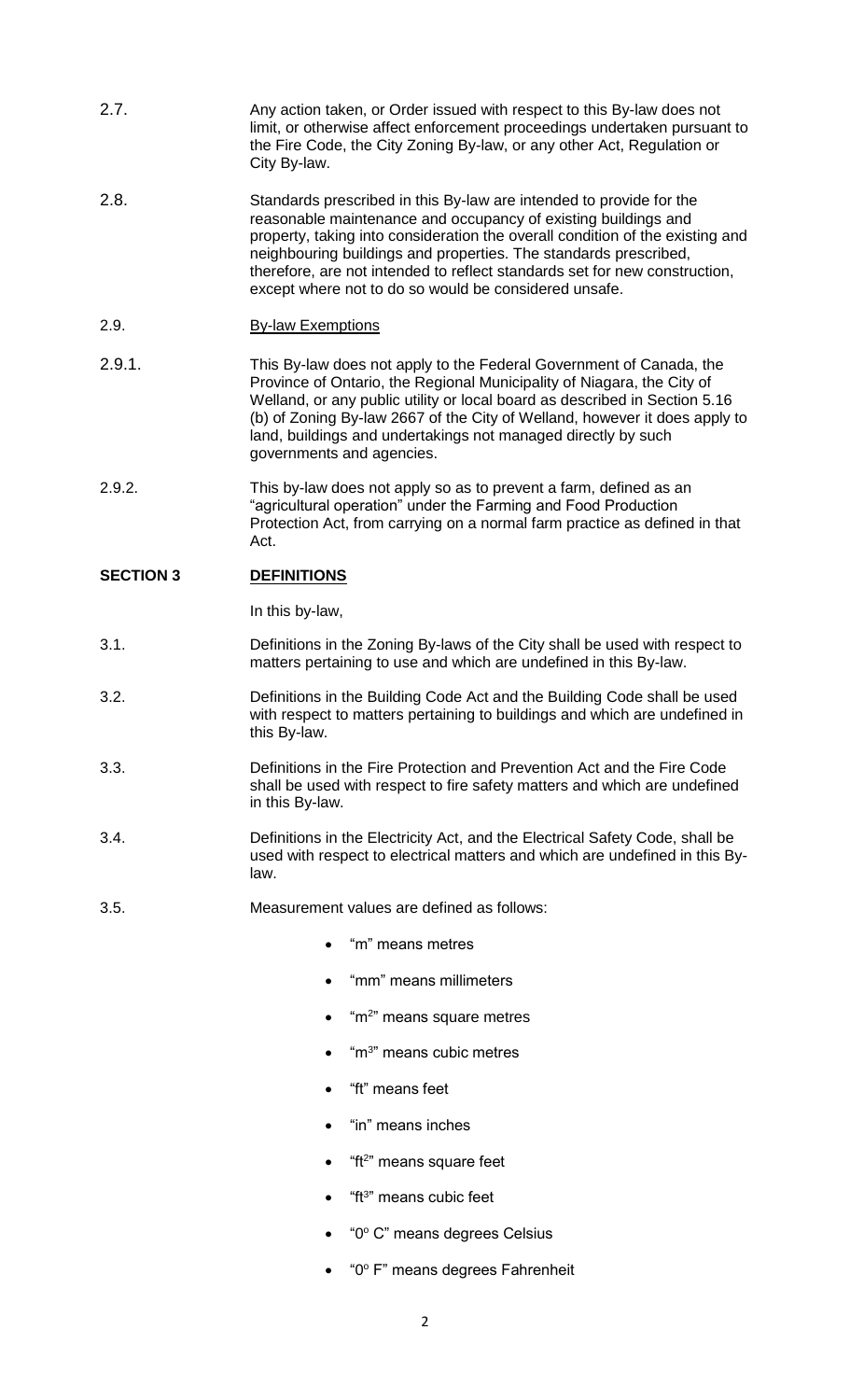- 3.6. "Accessory Building" means a detached building or structure, not used for human habitation, that is subordinate to the primary use of the same property.
- 3.7. "Act" means the Building Code Act, S.O. 1992 as amended or as revised.
- 3.8. "Apartment Building" means a building containing more than four dwelling units with individual access from an internal corridor system.
- 3.9. "Appliances" include refrigerators, stoves, clothes washers, clothes dryers, dishwashers and hot water tanks.
- 3.10. "Applicable law" means any general or special act, and all regulations and by-laws enacted thereunder, which prohibit the proposed erection, use or undertaking, unless the act, regulation or by-law is complied with.
- 3.11. "Approved" means acceptance by the Officer who may require the Owner to provide information from any person prior to determining acceptance, and approval has a corresponding meaning.
- 3.12. "Bathroom" means an area containing a toilet, a washbasin and a bathtub/shower.
- 3.13. "Basement" means that space of a building that is partly below exterior grade.
- 3.14. "City" means the Corporation of the City of Welland.
- 3.15. "Committee" means a Property Standards Committee established under this By-law.
- 3.16. "Dwelling" means a building or structure or part of a building or structure, occupied or capable of being occupied, in whole or in part for the purpose of human habitation.
- 3.17. "Dwelling Unit" means a room or a suite of rooms operated as a housekeeping unit, in which no occupant has exclusive possession of any part of the unit, used or intended to be used as a domicile by one or more persons and supporting general living conditions usually including cooking, eating, sleeping, and sanitary facilities.
- 3.18. "First Storey" means that part of a building having a floor area closest to grade with a ceiling height of more than 1.8 m (6 ft) above grade.
- 3.19. "Guard" means a protective barrier installed around openings in floor areas or on the open sides of a stairway, a landing, a balcony, a mezzanine, a gallery, a raised walkway, and other locations as required to prevent accidental falls from one level to another. Such barriers may or may not have openings through them.
- 3.20. "Habitable Room" means any room in a dwelling unit used for or capable of being used for living, cooking, sleeping or eating purposes.
- 3.21. "Inoperative Motor Vehicle" means a vehicle, other than a vehicle that displays a vehicle permit number plate with evidence of the current validation of the permit affixed to it, issued under the Highway Traffic Act, and which is driven on a regular basis, but does not include:
	- (a) one (1) unplated vehicle per premises, owned by the Owner or Occupant as applicable, provided the vehicle is:
		- (i) a "hobby repair vehicle" where hobby repair is being actively carried on; or
		- (ii) a "classic automobile", being an automobile originally manufactured prior to 1950, provided it is maintained; or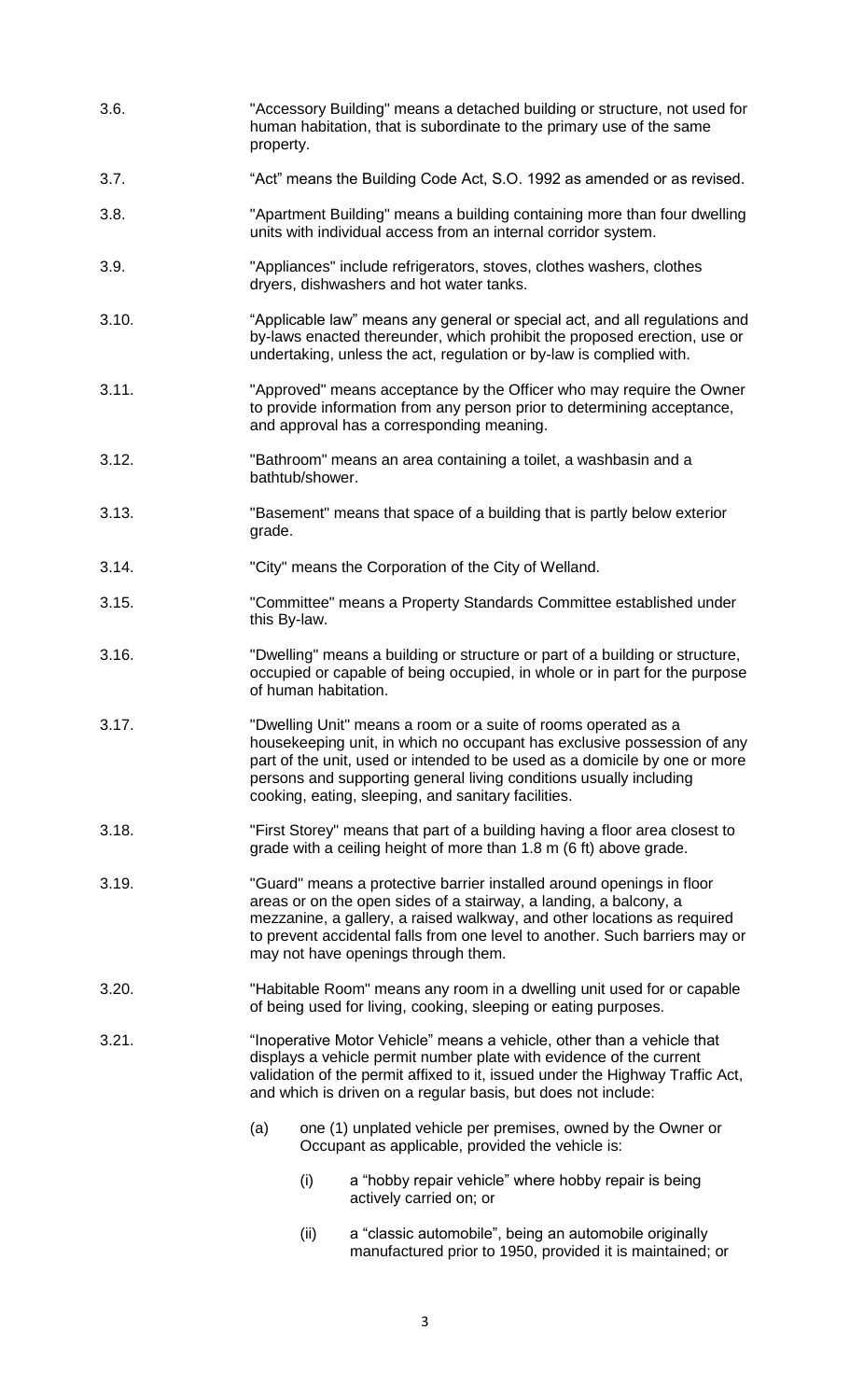- (iii) a vehicle used seasonally and plated annually for a period of time less than a full year;
- (b) a vehicle in a salvage yard and the like where an unplated vehicle is an integral component of a legally operating business.
- 3.22. "Maintain" means the work of keeping something in proper working order so that it performs its intended function.
- 3.23. "Means of Egress" means a continuous, unobstructed path of travel provided by a doorway, hallway, corridor, exterior passage way, balcony, lobby, stair, ramp, or other exit facility used for the escape of persons from any point within a building, a floor area, a room, or a contained open space to a public thoroughfare or an approved area of refuge usually located outside the building.
- 3.24. "Multiple Dwelling" means a building containing 3 or more dwelling units or residential units.
- 3.25. "Non-Habitable Room" means any room in a dwelling or dwelling unit other than a habitable room and includes a bathroom, a toilet room, laundry, pantry, lobby, corridor, stairway, closet, boiler room, or other space for service and maintenance of the dwelling for public use, and for access to and vertical travel between storeys, and a basement or part thereof which does not comply with the standards of fitness for occupancy set out in this By-law.
- 3.26. "Non-Residential Property" means a building or structure or part of a building or structure not occupied in whole or in part for the purpose of human habitation, and includes the lands and premises appurtenant and all of the outbuildings, fences or erections thereon or therein.
- 3.27. "Non-Residential Unit" means a suite or tenancy of non-residential occupancy.
- 3.28. "Occupancy" means the use or intended use of property for any purpose, and includes the use or permitted use of property by an Owner, Tenant or any other person.
- 3.29. "Occupant" means any person or persons over the age of eighteen years in possession of the property.
- 3.30. "Officer" means a Property Standards Officer or City employee who has been assigned the responsibility of enforcing this by-law.
- 3.31. "Owner" includes the person for the time being managing or receiving the rent of the land or premises in connection with which the word is used whether on the person's own account or as agent or trustee of any other person or who would so receive the rent if such land and premises were let, and shall also include a lessee or occupant of the property who, under the terms of a lease, is required to repair and maintain the property in accordance with the standards for the maintenance and occupancy of property.
- 3.32. "Order" means a Property Standards Order issued by an Officer, pursuant to the Building Code Act.
- 3.33. "Person" means an individual, firm, corporation, association or partnership.
- 3.34. "Property" means a building or structure or part of a building or structure, and includes the lands and premises appurtenant thereto and all mobile homes, mobile buildings, mobile structures, outbuildings, fences and erections thereon whether heretofore or hereafter erected, and includes vacant property.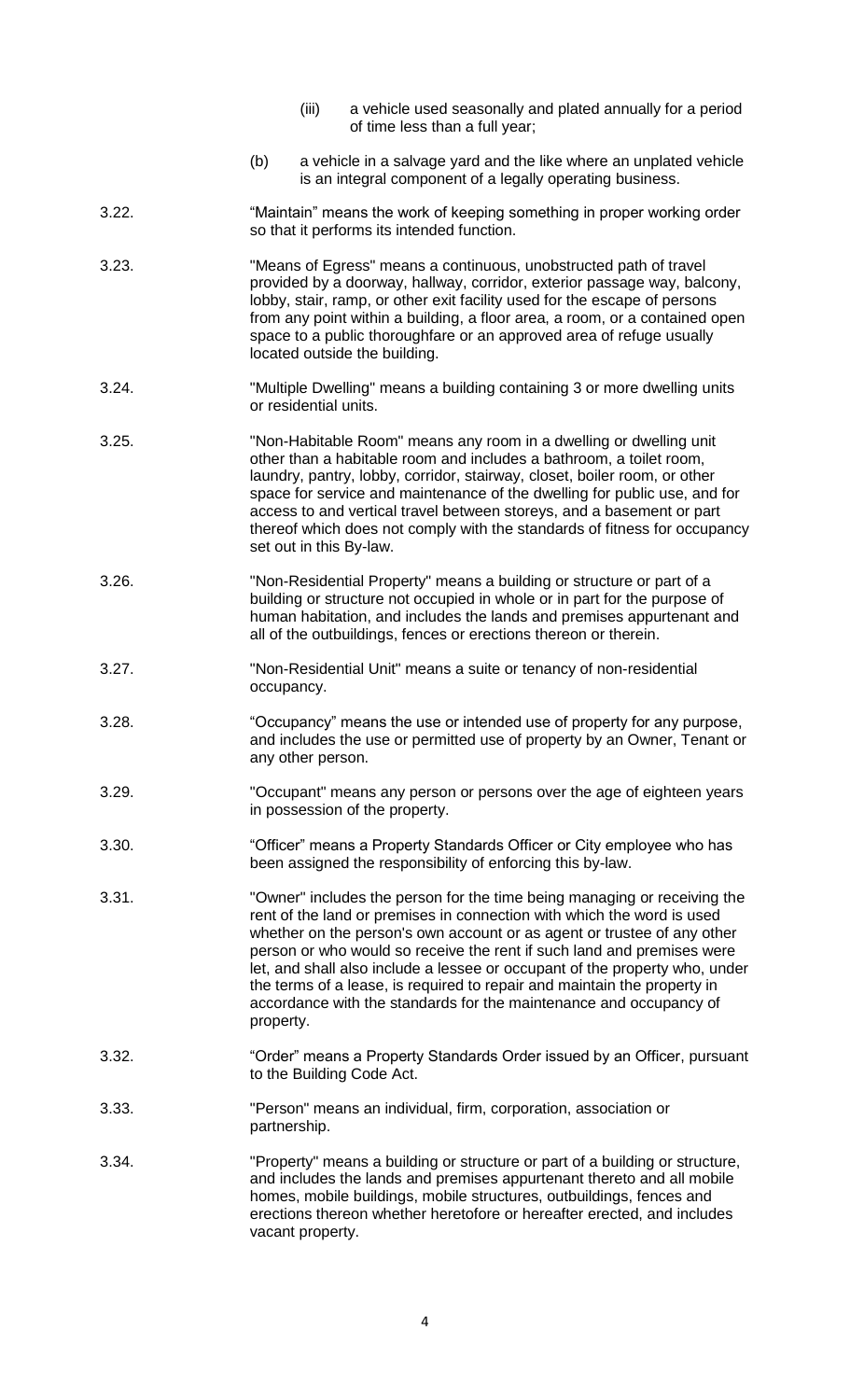| 3.35.            | "Repair" includes the provision of such facilities and the making of<br>additions or alterations or the taking of such action as may be required so<br>that the property shall conform with the standards established in this By-<br>law.                                                                                                                                                 |
|------------------|-------------------------------------------------------------------------------------------------------------------------------------------------------------------------------------------------------------------------------------------------------------------------------------------------------------------------------------------------------------------------------------------|
| 3.36.            | "Residential Property" means any property that is used or designed for<br>use as a domestic establishment in which one or more persons usually<br>sleep and prepare and serve meals, and includes any lands or buildings<br>that are appurtenant to such establishment and all stairways, walkways,<br>driveways, parking spaces, and fences associated with the dwelling or its<br>yard. |
| 3.37.            | "Residential Unit" means a unit used for residential purposes other than a<br>dwelling unit and includes a room in a boarding or lodging house.                                                                                                                                                                                                                                           |
| 3.38.            | "Service Room" means a room in a non-residential building or in a<br>multiple dwelling, and containing equipment associated with building<br>services and a fuel burning appliance.                                                                                                                                                                                                       |
| 3.39.            | "Sewage System" means a sanitary drainage system, or a private sewage<br>disposal system or a sewage system as described in Part 8 of the<br><b>Building Code.</b>                                                                                                                                                                                                                        |
| 3.40.            | "Standards" means the standards of the physical condition and of<br>occupancy prescribed for property by this By-Law.                                                                                                                                                                                                                                                                     |
| 3.41.            | "Toilet Room" means a room containing a minimum of one water closet<br>and a minimum with one wash basin.                                                                                                                                                                                                                                                                                 |
| 3.42.            | "Yard" means the land other than publicly owned land around or<br>appurtenant to the whole or any part of a residential or non-residential<br>property and used or capable of being used in connection with the<br>property, and includes the space within or upon unenclosed buildings and<br>structures.                                                                                |
| <b>SECTION 4</b> | <b>GENERAL PROVISIONS</b>                                                                                                                                                                                                                                                                                                                                                                 |
| 4.1.             | All properties in the City shall conform with the standards for maintenance<br>and occupancy set out in this By-law.                                                                                                                                                                                                                                                                      |
| 4.2.             | The occupancy or use of property that does not conform with the<br>standards set out in this By-law is prohibited.                                                                                                                                                                                                                                                                        |
| 4.3.             | A property that does not conform with the standards set out in this By-law<br>shall be repaired and maintained to conform with the standards, or the<br>site cleared of all buildings, structures, debris, or refuse and left in a<br>graded and leveled condition.                                                                                                                       |
| 4.4.             | All repairs and maintenance of property shall be carried out with suitable<br>and sufficient materials and in a manner accepted as good workmanship<br>within the trades concerned. All new construction or repairs shall conform<br>to the Building Code, Fire Code and the Fire Prevention and Protection<br>Act where applicable.                                                      |
| 4.5.             | If a property is comprised of two or more of Sections 7, 8 or 9, each<br>Section shall apply to the part of the property which is vacant, residential,<br>or non-residential as the case may be.                                                                                                                                                                                          |
| 4.6.             | All building systems shall be provided, operated and maintained in<br>accordance with their original design intent, and shall not be removed<br>without approval.                                                                                                                                                                                                                         |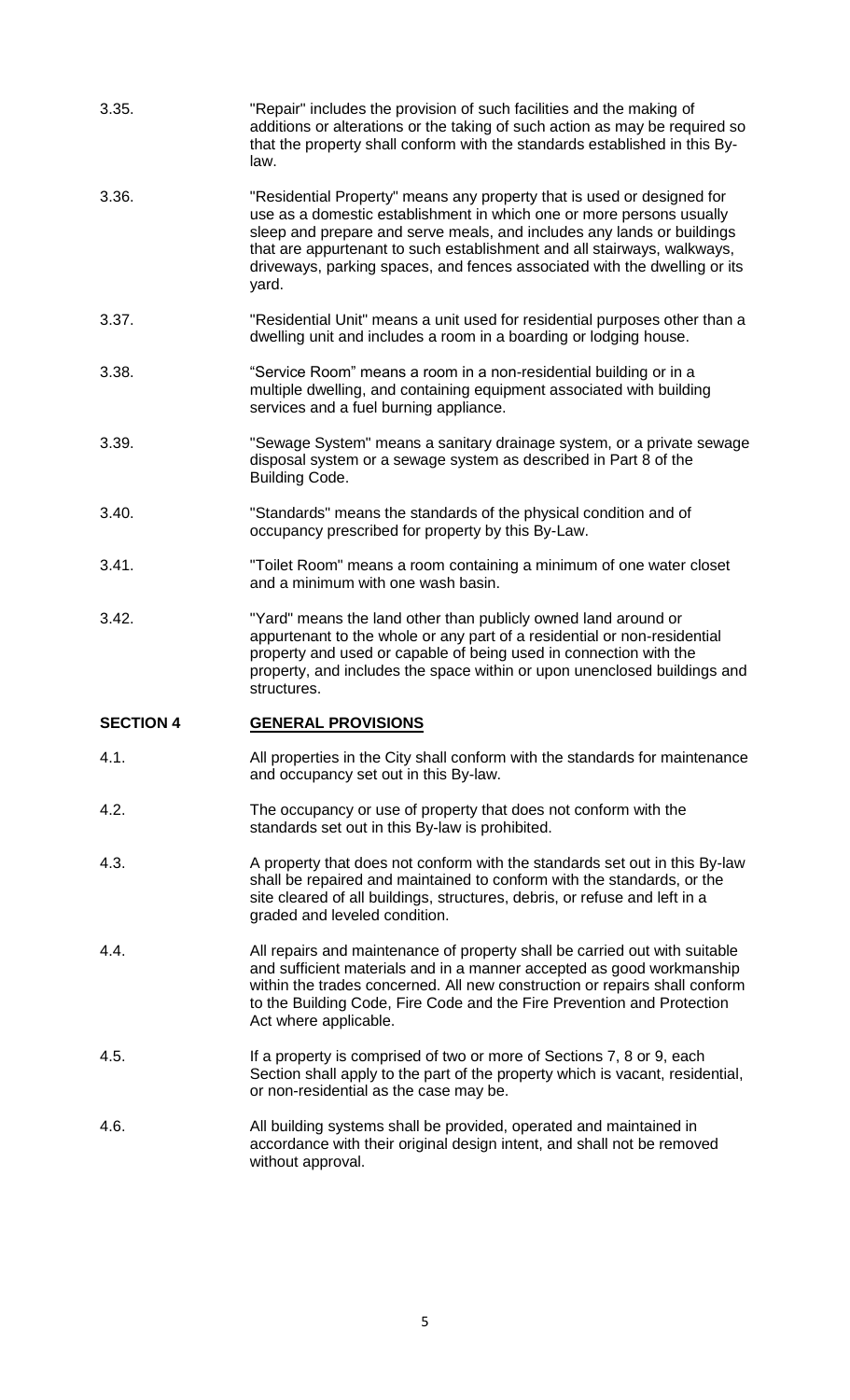#### **SECTION 5 FEES/CHARGES**

- 5.1. Discharge of Order
- 5.1.1. The owner must pay the fee "Discharge Order From Title" specified in the City Fees and Charges By-law prior to the City discharging a Property Standards Order from the Land Registry Office.
- 5.2. Appeal of Property Standards Order 5.2.1. Every owner wishing to appeal an Order of an Officer, as described in Section 11, must, in addition to satisfying any other requirements in this by-law, pay the fee "Appeal Fee for Property Standards Appeal Hearing" specified in the City Fees and Charges By-law before a Notice of Appeal is considered.
- 5.3. Work By City Administration Charge
- 5.3.1. Where the City performs work, as described in Section 13, upon failure of an owner to comply with an Order, the City will recover its cost to perform the work done by the City or its contractor plus an Administration Charge "Enforcement Admin Fee (City Performs Remedial Work Where Person Is In Default)" specified in the City Fees and Charges By-law.
- 5.4. Release of Information
- 5.4.1. Prior to release of file information established in an enforcement process pursuant to this By-law, as described in Section 12, the Applicant for information shall pay the fee "Request for Written Limited Information Letter" specified in the City Fees and Charges By-law.

## **SECTION 6 REGULATIONS FOR ALL PROPERTIES**

- 6.1. Yards
- 6.1.1. Every yard, including vacant lots shall be kept clean and free from:
	- (a) dead, decayed or damaged trees or other natural growth;
	- (b) unsafe trees, trees in danger of falling;
	- (c) excess piles of soil, dirt or granular material not proposed to be used within a reasonable length of time;
	- (d) refuse, as defined in the Clean Yards By-law; (By-law 2015-104)
	- (e) inoperative motor vehicles;
	- (f) unused and broken vehicles;
	- (g) any condition that may create a health or accident hazard;
	- (h) long grass and weeds over 6 inches in height, brush and noxious weeds as defined in the Weed Control Act; (By-law 2015-104)
	- (i) dilapidated, collapsed, or partially constructed buildings/structures which are currently not under construction;
	- (i) injurious insects, termites, rodents, vermin or other pests; and
	- (k) refrigerators, freezers, appliances, and other containers that could trap a child.

#### 6.2. Surface Conditions

- 6.2.1. Surface conditions of yards shall be maintained so as to:
	- (a) prevent instability or erosion of soil;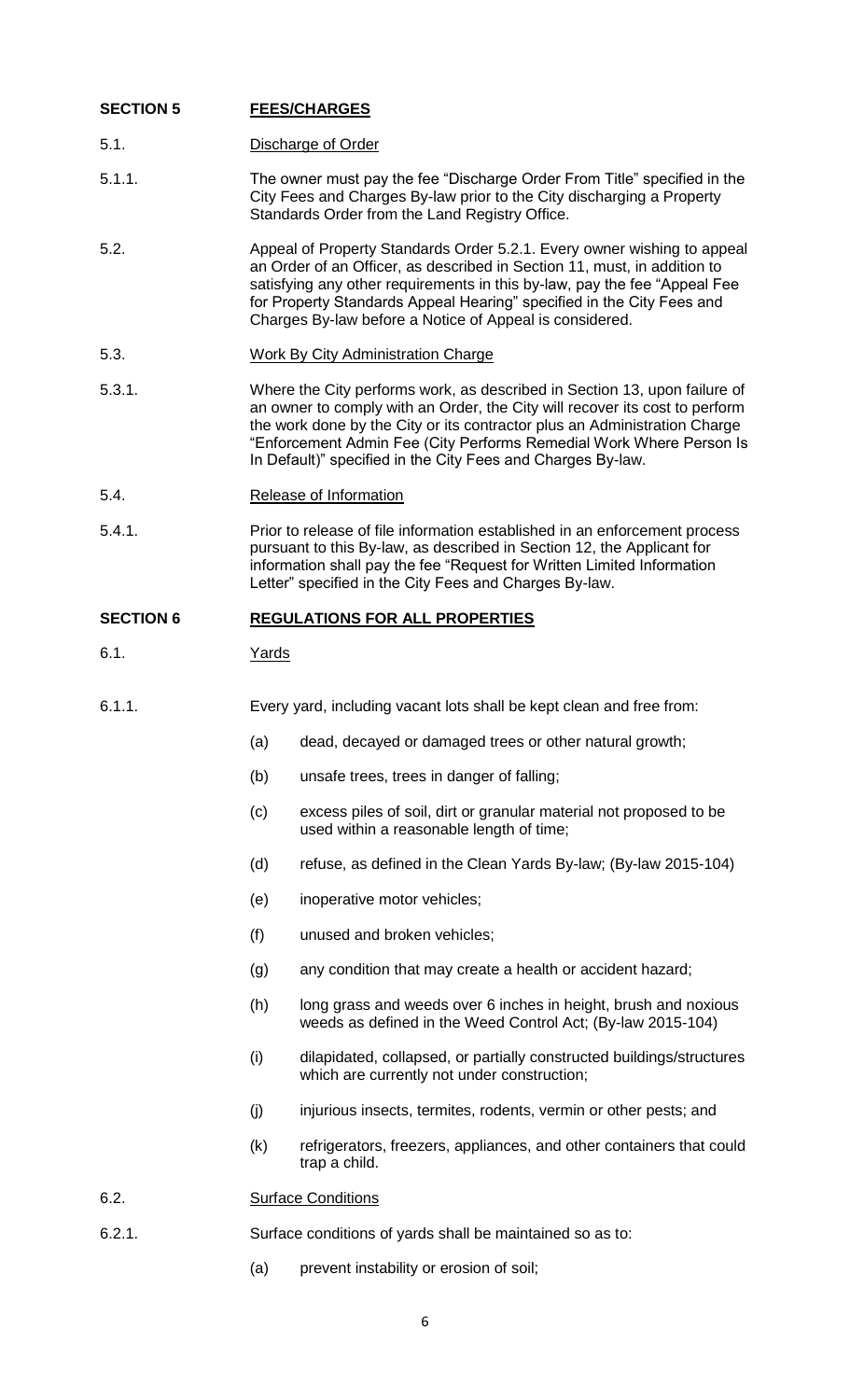- (b) prevent surface water run-off from entering basements;
- (c) provide for safe passage under normal use and weather conditions, day or night; and
- (d) be kept free of deep ruts and holes.
- 6.3. Sewage And Drainage
- 6.3.1. Sanitary sewage shall be discharged into the sewage system.
- 6.3.2. Sanitary sewage of any kind shall not be discharged, directly or indirectly, onto the surface of the ground, whether into a natural or artificial surface drainage system or otherwise.
- 6.3.3. Roof drainage, foundation drains, sump pump discharge pipes and subsurface or above ground pipes of any kind shall not be discharged, directly or indirectly, onto sidewalks, walkways, patios, stairs, or adjacent private or public property, or discharged in a manner that adversely affects adjacent private or public property.
- 6.3.4. Where a municipal sanitary sewer is available in the street adjacent to a property which is discharging sanitary sewage otherwise than into such sewer, the Owner shall forthwith connect the plumbing directly to the municipal sanitary sewer (which may require payment of a service fee to the municipality for installation of a new municipal sanitary lateral to the property line). The Owner shall subsequently abandon the previous connections in an approved manner.
- 6.3.5. Rainwater collected with a roof drainage system or otherwise, shall not be discharged, directly or indirectly to a sewage system or a municipal sanitary sewer.
- 6.3.6. Rainwater collected with a roof drainage system or otherwise, shall not be discharged, directly or indirectly to a municipal storm or combined sewer, unless authorized by the City.
- 6.3.7. Surface and subsurface groundwater shall not be discharged or drained, directly or indirectly, to a sanitary sewer or sewage system. The foundation drain/weeping tile of an existing building, already legally connected to a sanitary drainage system in an approved manner, may remain connected, provided construction or repair of the building is not undertaken in a manner that would facilitate disconnection.
- 6.3.8. A backwater valve, designed to prevent or limit sewage backflow into a building, if installed, shall be maintained.
- 6.4. Parking Areas, Walks And Driveways
- 6.4.1. All areas used for vehicular traffic and parking shall have a surface covering of asphalt, concrete, or compacted stone or gravel and shall be kept in good repair free of dirt and litter.
- 6.4.2. Steps, walks, driveways, parking spaces and other similar areas shall be maintained so as to afford safe passage under normal use and weather conditions day or night.
- 6.5. Accessory Buildings And Other Structures
- 6.5.1. Accessory buildings, fences, retaining walls over 1 m (3.28 ft) in height, and other structures appurtenant to the property shall be maintained in a structurally sound condition and in good repair.
- 6.5.2. Accessory buildings and other structures described in Section 6.5.1. shall be protected from deterioration by the application of appropriate weather resistant materials including paint or other suitable preservative and shall be of uniform colour unless the aesthetic characteristics of said structure are enhanced by the lack of such material.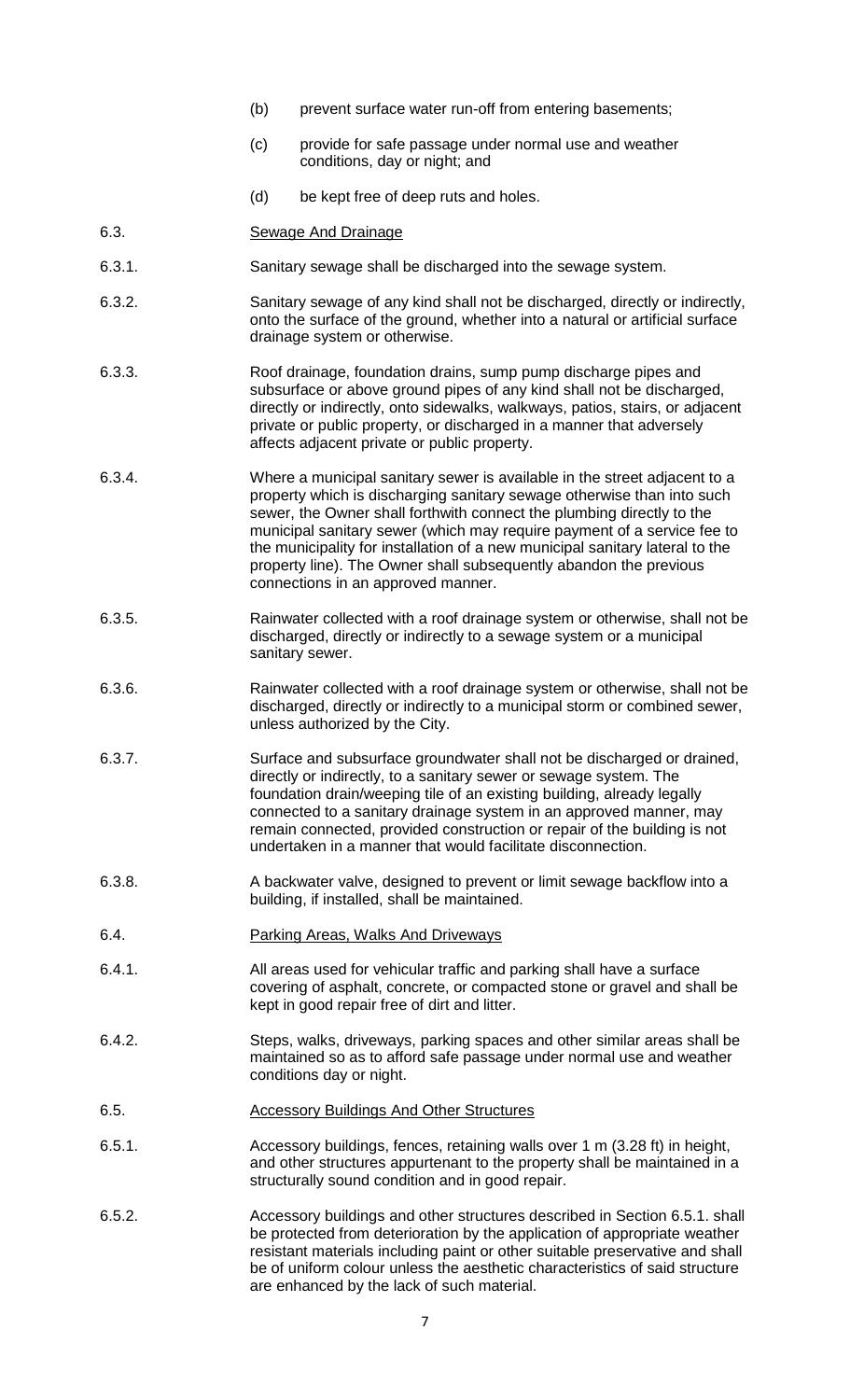| 6.6.   | <b>Garbage Disposal</b>                                                                                                                                                                                                                                                                                                                                                                                               |                                                                                                                                                                                                                                                                                                 |  |  |  |
|--------|-----------------------------------------------------------------------------------------------------------------------------------------------------------------------------------------------------------------------------------------------------------------------------------------------------------------------------------------------------------------------------------------------------------------------|-------------------------------------------------------------------------------------------------------------------------------------------------------------------------------------------------------------------------------------------------------------------------------------------------|--|--|--|
| 6.6.1. | Every multiple dwelling shall be provided with a sufficient number of<br>suitable receptacles to contain all garbage, refuse and ashes that may<br>accumulate on the property between the regularly designated collection<br>days. Such receptacles shall be constructed of watertight material,<br>provided with a tight fitting cover, and shall be maintained in a clean and<br>odour free condition at all times. |                                                                                                                                                                                                                                                                                                 |  |  |  |
| 6.6.2. | All garbage, refuse, and ashes shall be promptly placed in a suitable<br>container and made available for removal in accordance with the<br>municipal garbage collection by-law where applicable.                                                                                                                                                                                                                     |                                                                                                                                                                                                                                                                                                 |  |  |  |
| 6.6.3. | Garbage storage areas shall be screened from public view, in accordance<br>with the Zoning By-law.                                                                                                                                                                                                                                                                                                                    |                                                                                                                                                                                                                                                                                                 |  |  |  |
| 6.7.   |                                                                                                                                                                                                                                                                                                                                                                                                                       | <b>Building Foundation</b>                                                                                                                                                                                                                                                                      |  |  |  |
| 6.7.1. |                                                                                                                                                                                                                                                                                                                                                                                                                       | No building foundation shall be left exposed above grade, unless it<br>supports a complete building structural frame.                                                                                                                                                                           |  |  |  |
| 6.7.2. | After demolition of a building, or part thereof, or after a building or part<br>thereof is damaged by fire or other means to an extent requiring removal<br>of the building or part thereof, the building foundation shall be removed to<br>a level below 600 mm (24 in) below grade, and the site leveled and<br>graded in accordance with this By-law.                                                              |                                                                                                                                                                                                                                                                                                 |  |  |  |
| 6.7.3. | Notwithstanding Sections 6.7.1. and 6.7.2.1. a foundation may remain on<br>a property, if the Owner submits a Report to the Officer, concerning:                                                                                                                                                                                                                                                                      |                                                                                                                                                                                                                                                                                                 |  |  |  |
|        | (a)                                                                                                                                                                                                                                                                                                                                                                                                                   | what measures will be taken to ensure the exposed foundation is<br>not unsafe,                                                                                                                                                                                                                  |  |  |  |
|        | (b)                                                                                                                                                                                                                                                                                                                                                                                                                   | the structural soundness of the foundation, and                                                                                                                                                                                                                                                 |  |  |  |
|        | (c)                                                                                                                                                                                                                                                                                                                                                                                                                   | the timeframe the foundation will remain exposed before a<br>building is erected on it,                                                                                                                                                                                                         |  |  |  |
|        | and only if the Report is approved by the Officer and the provisions in the<br>Report are complied with.                                                                                                                                                                                                                                                                                                              |                                                                                                                                                                                                                                                                                                 |  |  |  |
| 6.8.   |                                                                                                                                                                                                                                                                                                                                                                                                                       | Decommissioning of Buildings, Structures, Etc.                                                                                                                                                                                                                                                  |  |  |  |
| 6.8.1. | Buildings not used or occupied shall comply with Section 7, and shall<br>comply with the requirements of every utility connected to the building,<br>and every regulator of such utility.                                                                                                                                                                                                                             |                                                                                                                                                                                                                                                                                                 |  |  |  |
| 6.8.2. | Buildings demolished shall comply with Section 6.7.                                                                                                                                                                                                                                                                                                                                                                   |                                                                                                                                                                                                                                                                                                 |  |  |  |
| 6.8.3. | Building services of demolished buildings, including hydro, gas, water,<br>sanitary sewer and storm sewer shall be disconnected, removed and<br>capped to the satisfaction of the applicable utility provider and regulator.                                                                                                                                                                                          |                                                                                                                                                                                                                                                                                                 |  |  |  |
| 6.8.4. | Swimming pools and septic tanks not used shall be pumped out, cleaned,<br>and shall be removed to a level below 600 mm (24 in) below grade and<br>the site leveled and graded in accordance with this By-law. Non-inert<br>portions or materials shall not be left underground and shall be removed<br>from the site.                                                                                                 |                                                                                                                                                                                                                                                                                                 |  |  |  |
| 6.8.5. |                                                                                                                                                                                                                                                                                                                                                                                                                       | Immediately after removal of a building, structure, swimming pool, septic<br>system, or the like, a property must be kept in a safe condition, with no<br>openings or hazards in a yard, and the property must be graded in such a<br>manner so as to not adversely affect adjacent properties. |  |  |  |
| 6.9.   | <b>Water and Sewer Services</b>                                                                                                                                                                                                                                                                                                                                                                                       |                                                                                                                                                                                                                                                                                                 |  |  |  |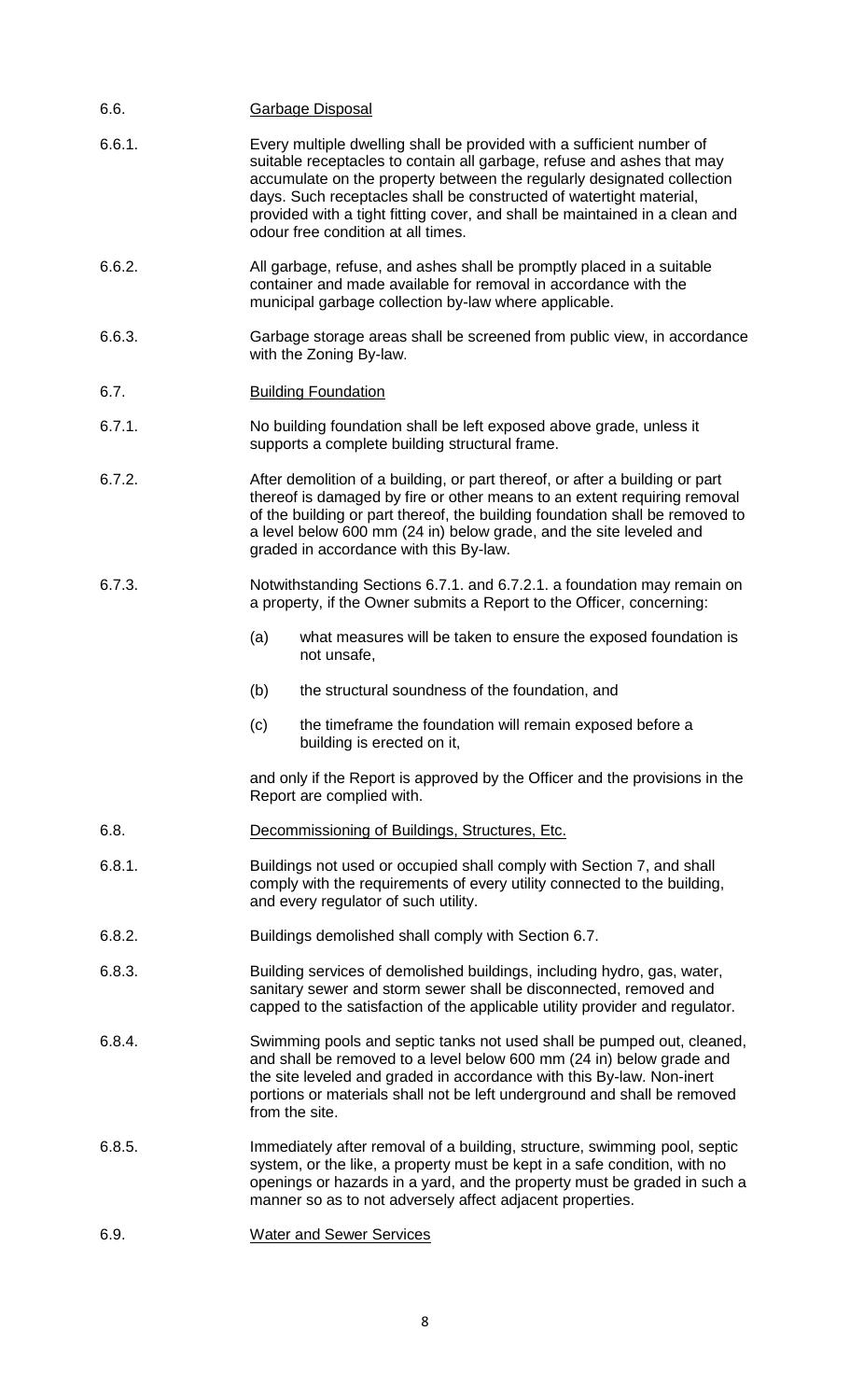| 6.9.1.           | If a building is provided with municipal water, or drains to a municipal<br>sanitary sewer, the private connection to municipal services shall be<br>separately and independently to the municipal water or sewer main,<br>without encroachment on any other property, unless permitted otherwise<br>by the City.                                                 |
|------------------|-------------------------------------------------------------------------------------------------------------------------------------------------------------------------------------------------------------------------------------------------------------------------------------------------------------------------------------------------------------------|
| 6.9.2.           | If the building described in Section 6.9.1 is a semi detached dwelling,<br>townhouse or rowhouse, each vertically divided house shall connect<br>separately and independently to municipal services (or directly to a<br>private water or sewer main, if provided before such services connect to<br>municipal services), unless permitted otherwise by the City. |
| 6.10.            | <b>Fire Separations</b>                                                                                                                                                                                                                                                                                                                                           |
| 6.10.1.          | Existing fire separations and gas/fume barriers shall be maintained, and if<br>damaged shall be repaired to provide an equivalent level of safety as<br>prior to damage.                                                                                                                                                                                          |
| <b>SECTION 7</b> | <b>REGULATIONS FOR VACANT BUILDINGS</b>                                                                                                                                                                                                                                                                                                                           |
| 7.1.             | Vacant buildings shall be kept cleared of all garbage, rubbish and debris                                                                                                                                                                                                                                                                                         |

- and shall have all water, electrical and gas services turned off except for those services that are required for the security and maintenance of the property.
- 7.2. The owner or agent of a vacant building shall board up the building to the satisfaction of the Officer by covering all openings through which entry may reasonably be obtained with at least 12.7 mm (0.5 in) weatherproof sheet plywood securely fastened to the building and painted a colour compatible with the surrounding walls or door/window frames as applicable. Such plywood shall be installed within the reveal of the frame or cladding, where feasible.
- 7.3. Vacant buildings shall be maintained weathertight including roofs, exterior walls, windows and doors.
- 7.4. Cracked and broken glazing in exterior walls, windows and doors shall be replaced or boarded up as in Section 7.2.
- 7.5. Exterior building components, including but not limited to stairs, porches, balconies, decks, guards, eavestroughs, chimneys and pest prevention shall be maintained as described in Sections 8 and 9.

## **SECTION 8 REGULATIONS FOR RESIDENTIAL PROPERTIES**

- 8.1. General Conditions
- 8.1.1. Every tenant, or occupant or lessee of a residential property shall maintain the property or part thereof and the land which they occupy or control, in a clean, sanitary and safe condition and shall dispose of garbage and debris on a regular basis, in accordance with municipal bylaws.
- 8.1.2. Every tenant, or occupant or lessee of a residential property shall maintain every floor, wall, ceiling and fixture, under their control, including hallways, entrances, laundry rooms, utility rooms, and other common areas, in a clean, sanitary and safe condition.
- 8.1.3. Accumulations or storage of garbage, refuse, appliances, or furniture in a means of egress is not permitted.
- 8.2. Exterior Yard Storage
- 8.2.1. Exterior storage of items, things, materials and goods is not permitted in a residential zone, unless the following is complied with:
	- (a) stored material is not refuse; (By-law 2015-104)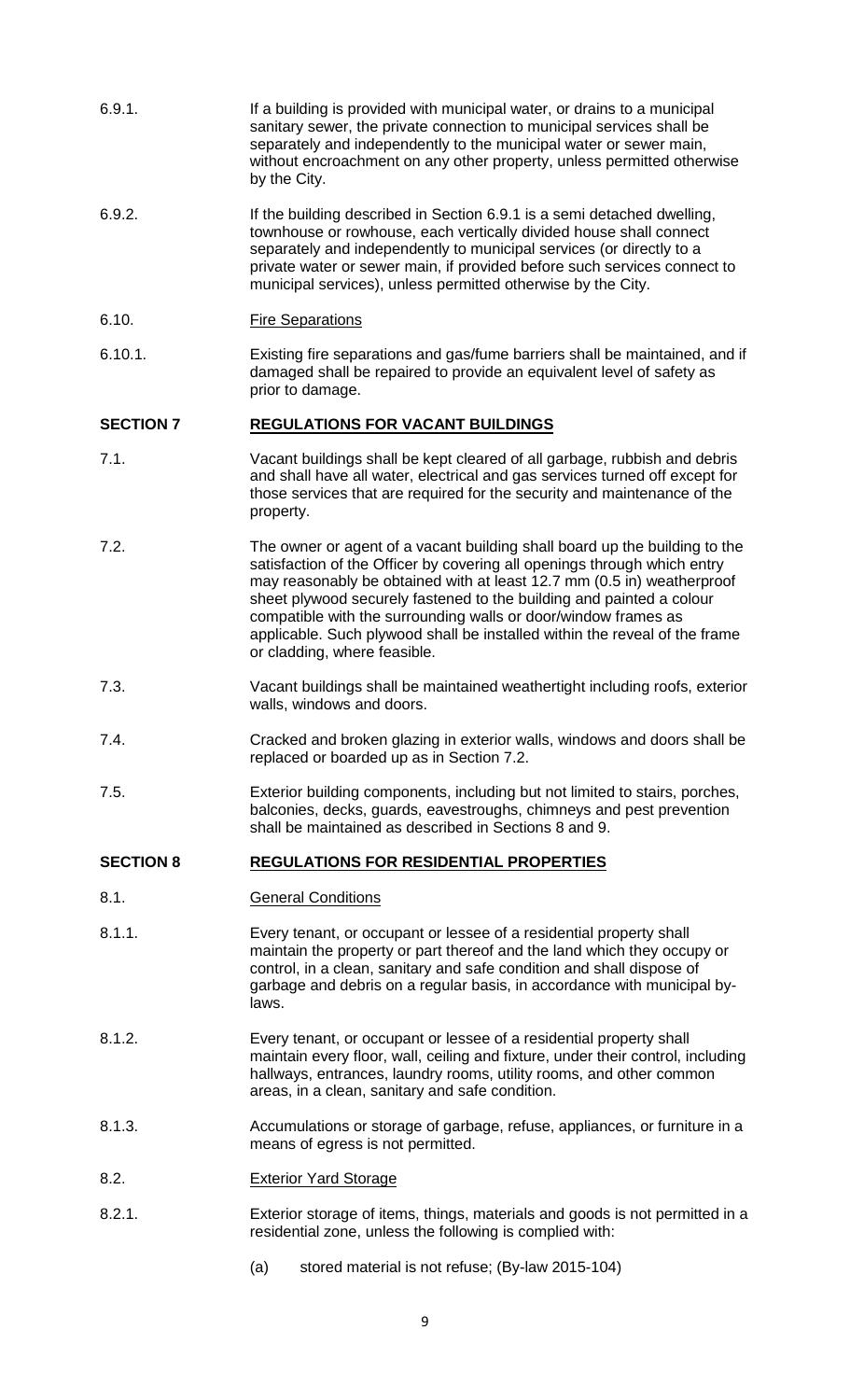- (b) location is limited to the rear yard, not visible from the street;
- (c) maximum storage height of 0.9 m (3 ft);
- (d) maximum storage height of 1.8 m (6 ft) if screened from view (from ground level) by a wood board fence or equivalent;
- (e) material shall be stored in a neat and orderly fashion; and
- (f) material shall occupy an area less than 2% of the lot area.
- 8.2.2. Yard storage/ parking of construction equipment, backhoes, skid steers, excavators, dump trucks, tractors, farm tractors and utility tractors is not permitted in a residential zone. (Resolution 2020-139)
- 8.2.3. Notwithstanding Section 8.2.1., yard storage/parking of vehicles, trailers, boats, snowmobiles, and motorhomes may be permitted in a residential zone, if in compliance with the Zoning By-law and other municipal requirements.
- 8.2.4. Notwithstanding Section 8.2.1. and Section 8.2.2., yard storage of construction equipment, vehicles and materials is permitted with respect to active construction taking place on the property, provided the storage is incidental and necessary to the construction, and is not stored for an unreasonably long period of time.
- 8.3. Pest Prevention
- 8.3.1. Dwellings shall be kept free of rodents, vermin, insects and other pests at all times. Methods used for exterminating such pests shall be in accordance with the provisions of the *Pesticides Act*.
- 8.3.2. Openings, including windows, that might permit the entry of rodents, insects, vermin or other pests shall be appropriately screened or sealed.
- 8.4. Structural Soundness
- 8.4.1. Every part of a dwelling shall be maintained in a structurally sound condition so as to be capable of safely sustaining its own weight load and any additional load to which it may be subjected through normal use. Structural members or materials that have been damaged or indicate evidence of deterioration shall be repaired or replaced.
- 8.4.2. Walls, roofs, and other exterior parts of a building shall be free from loose or improperly secured objects or materials.
- 8.5. Foundations
- 8.5.1. Foundation walls of a dwelling shall be maintained so as to reasonably prevent the entrance of insects, rodents and excessive moisture. Maintenance includes the shoring of the walls to prevent settling, installing sub soil drains, where necessary, at the footings, grouting masonry cracks, dampproofing and waterproofing walls, joints, and floors.
- 8.6. Exterior Walls
- 8.6.1. Exterior walls of a dwelling and their components, including soffits, fascia, shall be maintained in good repair free from cracked, broken or loose masonry units, stucco, and other defective cladding, or trim. Paint or some other suitable preservative or coating must be applied and maintained so as to prevent deterioration due to weather conditions, insects or other damage.
- 8.6.2. Exterior walls of a dwelling and their components shall be free of painted slogans, graffiti and similar defacements.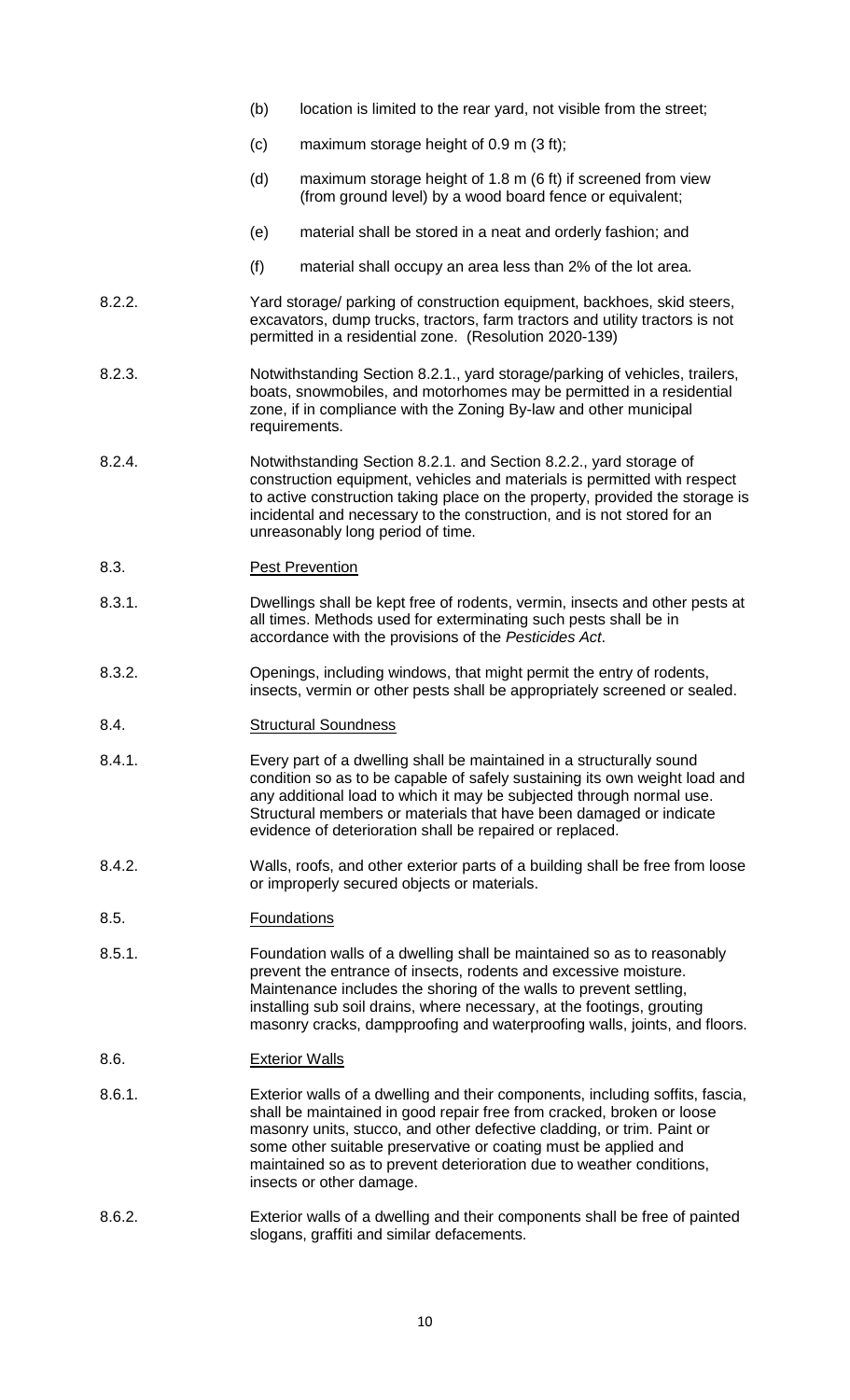| 8.7.   | <b>Windows And Doors</b>                                                                                                                                                                                                                                                                                                                                                                                                                                                                                                                                                                                           |
|--------|--------------------------------------------------------------------------------------------------------------------------------------------------------------------------------------------------------------------------------------------------------------------------------------------------------------------------------------------------------------------------------------------------------------------------------------------------------------------------------------------------------------------------------------------------------------------------------------------------------------------|
| 8.7.1. | Windows, doors, skylights, and basement hatchways shall be maintained<br>in good repair, weather tight and reasonably draught-free, to prevent heat<br>loss and infiltration by the elements. Maintenance includes painting,<br>replacing damaged doors, frames and other components, window frames,<br>sashes and casings, replacement of non-serviceable hardware and<br>reglazing where necessary. Where screening is provided on windows and<br>doors it shall also be maintained in good repair.                                                                                                              |
| 8.7.2. | In a dwelling unit and residential unit, all windows that are intended to be<br>opened and all exterior doors shall have suitable hardware so as to allow<br>locking or otherwise securing from inside the dwelling unit. At least one<br>entrance door to a dwelling unit and residential unit shall have suitable<br>hardware so as to permit locking or securing from either inside or outside<br>the dwelling unit. Such door shall be openable from the inside without<br>requiring keys, special devices or specialized knowledge of the door<br>opening mechanism (i.e. thumb turn deadbolt or equivalent). |
| 8.7.3. | Solid core doors shall be provided for all entrances to dwellings, dwelling<br>units and residential units.                                                                                                                                                                                                                                                                                                                                                                                                                                                                                                        |
| 8.7.4. | In residential buildings where there is a voice communication unit working<br>in conjunction with a security locking and release system controlling a<br>particular entrance door and installed between individual dwelling units<br>and a secured entrance area, the said system shall be maintained in<br>good working order at all times.                                                                                                                                                                                                                                                                       |
| 8.7.5. | Every window in a dwelling unit and residential unit, that is located above<br>the first storey in a multiple dwelling shall be equipped with an approved<br>safety device that would prevent any part of the window from opening<br>greater than would permit the passage of a 100 mm (4 in) diameter<br>sphere, except this requirement does not apply if the Building Code would<br>not require it if constructed new. Such safety device shall not prevent the<br>window from being fully opened during an emergency situation by an<br>adult without the use of tools.                                        |
| 8.7.6. | Every bedroom and living room shall have a window (which may be part<br>of a door) to the outside, or a skylight.                                                                                                                                                                                                                                                                                                                                                                                                                                                                                                  |
| 8.7.7. | A window is not required in a living room if there is an opening in a<br>dividing wall to an adjoining room with a window to the outside.                                                                                                                                                                                                                                                                                                                                                                                                                                                                          |
| 8.7.8. | Every existing opening in an exterior wall of a building designed for a<br>door, window or skylight shall be equipped with a door, window or skylight<br>capable of performing the intended function.                                                                                                                                                                                                                                                                                                                                                                                                              |
| 8.8.   | Roofs                                                                                                                                                                                                                                                                                                                                                                                                                                                                                                                                                                                                              |
| 8.8.1. | Roofs of dwellings and their components shall be maintained in a<br>reasonably weather tight condition, free from loose or unsecured objects<br>or materials.                                                                                                                                                                                                                                                                                                                                                                                                                                                      |
| 8.8.2. | An existing asphalt shingle roof shall not be covered with more than 1<br>additional roofing layer of asphalt shingles. If 2 layers of asphalt shingle<br>roofing are used, the structure must be designed to support the 2 roofing<br>layers.                                                                                                                                                                                                                                                                                                                                                                     |
| 8.8.3. | The roofs of dwellings and accessory buildings shall be kept clear of<br>excessive accumulations of ice or snow or both.                                                                                                                                                                                                                                                                                                                                                                                                                                                                                           |
| 8.8.4. | Where eavestroughing, roof gutters, are provided they shall be kept in<br>good repair, free from obstructions and properly secured to the building.                                                                                                                                                                                                                                                                                                                                                                                                                                                                |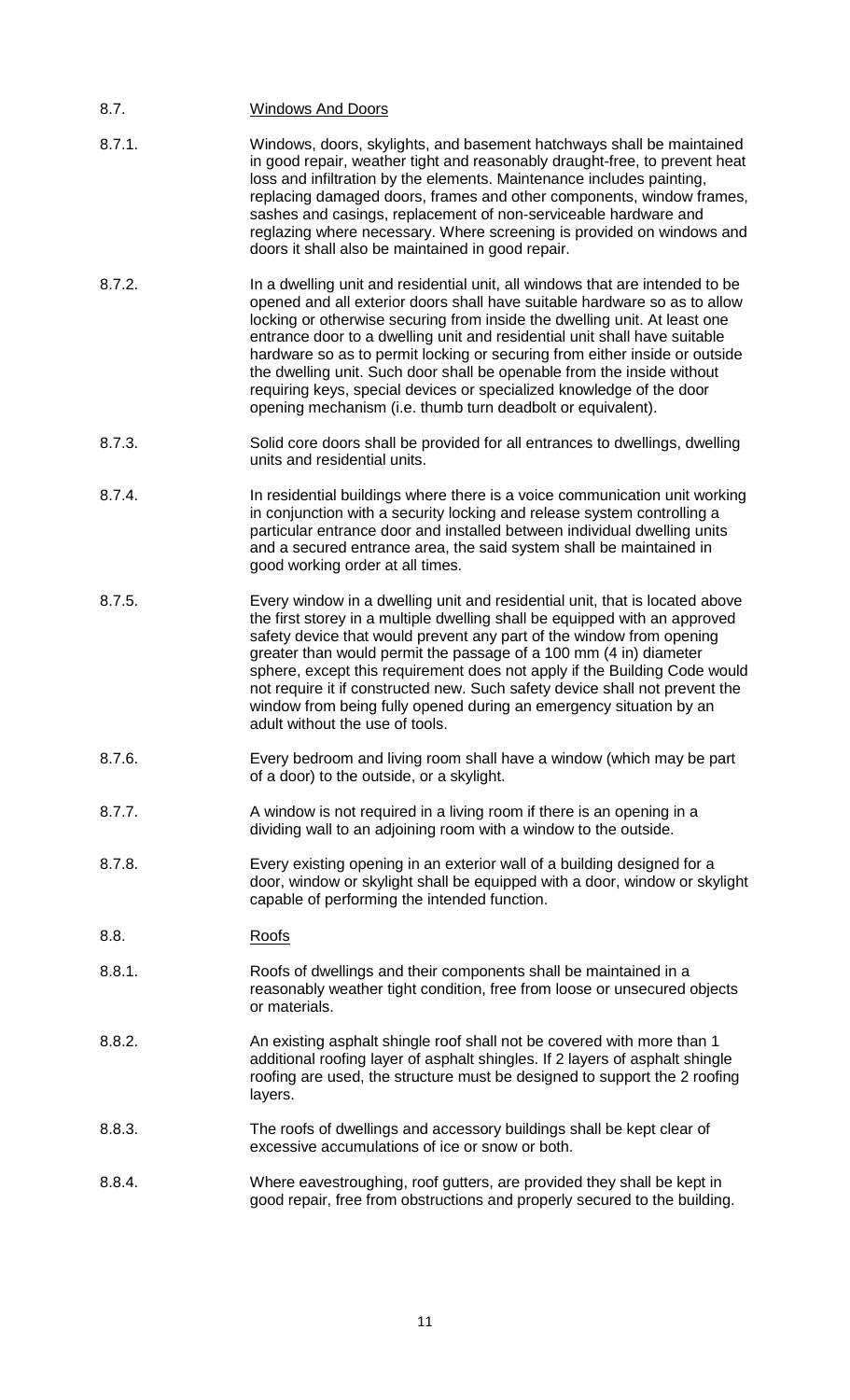- 8.9. Walls, Ceilings And Floors
- 8.9.1. Every wall, ceiling and floor in a dwelling shall be maintained so as to provide a continuous surface free of holes, cracks, loose coverings or other defects. Walls surrounding showers and bathtubs shall be impervious to water.
- 8.9.2. Every floor in a dwelling shall be maintained so as to be free of all loose, warped, protruding, broken, or rotted boards or other material that might cause an accident or allow the entrance of rodents and other vermin or insects. Floors excessively out of level shall be repaired.
- 8.9.3. Every floor in a bathroom, toilet room, kitchen, shower room, and laundry room shall be maintained so as to be impervious to water and readily cleaned.
- 8.10. Stairs, Porches And Balconies
- 8.10.1. Inside and outside stairs, porches, balconies and landings shall be maintained so as to be free of holes, cracks, and other defects which may constitute accident hazards. Existing stair treads or risers that show excessive wear or are broken, warped or loose and any supporting structural members that are rotted or deteriorated shall be repaired or replaced.
- 8.11. Guards and Handrails
- 8.11.1. A guard shall be installed on the open side of any ramp rising more than 400 mm (16 in) or stairway containing 3 or more risers including the landing, or wherever a height difference of 600 mm (24 in) exists between adjacent floor levels or walking surfaces. A guard shall be installed around the open side of all landings, porches and balconies greater than 600 mm (24 in) above ground, floor or adjacent surface.
- 8.11.2. A handrail shall be installed on all ramps rising more than 400 mm and on all stairs with 3 or more risers.
- 8.11.3. All guards, balustrades and handrails shall be constructed and maintained rigid in nature, and shall be maintained in good repair.
- 8.12. Kitchens
- 8.12.1. Every dwelling shall contain a kitchen area equipped with:
	- (a) a sink that is served with hot and cold running water and is surrounded by surfaces impervious to grease and water;
	- (b) suitable storage area of not less than  $0.8 \text{ m}^3$  (28 ft<sup>3</sup>);
	- (c) a counter or work area at least 600 mm (2 ft) in width by 1,200 mm (4 ft) in length, exclusive of the sink, and covered with a material that is impervious to moisture and grease and is easily cleanable; and
	- (d) a space provided for cooking and refrigeration appliances including the suitable electrical or gas connections.

#### 8.13. Toilet And Bathroom Facilities

8.13.1. Every dwelling unit shall contain a bathroom consisting of at least one fully operational water closet, washbasin, and a bathtub or suitable shower unit. Every washbasin and bathtub or shower shall have an adequate supply of hot and cold running water. Every water closet shall have a suitable supply of running water.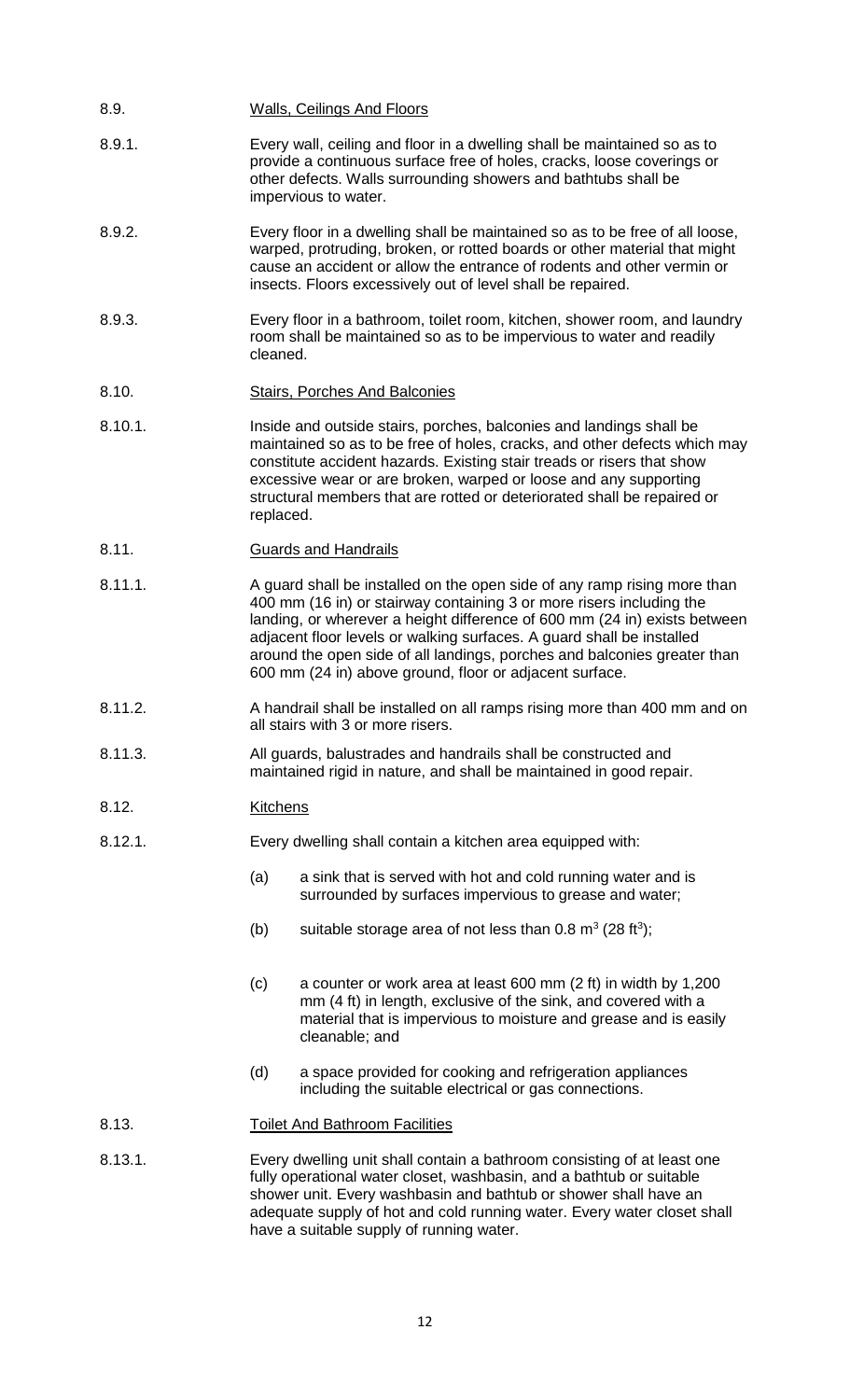| 8.13.2. | Every required bathroom or toilet room shall be accessible from within the<br>dwelling unit and shall be fully enclosed and provided with a door capable<br>of being locked so as to allow privacy for the persons using said room.                                                                                                                                                                                                                                                                                                                                               |
|---------|-----------------------------------------------------------------------------------------------------------------------------------------------------------------------------------------------------------------------------------------------------------------------------------------------------------------------------------------------------------------------------------------------------------------------------------------------------------------------------------------------------------------------------------------------------------------------------------|
| 8.13.3. | Where toilet or bathroom facilities are shared by occupants of residential<br>accommodation, other than self-contained dwelling units, an adequate<br>supply of hot and cold running water shall be provided, a lockable door<br>shall be provided, and an appropriate entrance shall be provided from a<br>common passageway, hallway, corridor or other common space to the<br>room or rooms containing the said facilities.                                                                                                                                                    |
| 8.13.4. | In the case of lodging rooms, passage to toilet rooms and bathrooms<br>shall be provided without passing through another lodging room, and may<br>be from within a lodging room.                                                                                                                                                                                                                                                                                                                                                                                                  |
| 8.14.   | Plumbing                                                                                                                                                                                                                                                                                                                                                                                                                                                                                                                                                                          |
| 8.14.1. | Each washbasin, a bathtub or shower, and one kitchen sink shall be<br>equipped with an adequate supply of hot and cold running water. Hot<br>water shall be supplied at a temperature of not less than $43^{\circ}$ C (110 $^{\circ}$ F).                                                                                                                                                                                                                                                                                                                                         |
| 8.14.2. | Every dwelling unit shall be provided with an adequate supply of potable<br>running water.                                                                                                                                                                                                                                                                                                                                                                                                                                                                                        |
| 8.14.3. | All plumbing, including sewers, drains, backwater valves, water supply<br>pipes, water closets and other plumbing fixtures, appliances and<br>appurtenances shall be maintained in good working condition free of<br>leaks and defects and protected from freezing.                                                                                                                                                                                                                                                                                                               |
| 8.14.4. | All plumbing fixtures shall be connected to the sewage system through<br>water seal traps.                                                                                                                                                                                                                                                                                                                                                                                                                                                                                        |
| 8.14.5. | Every fixture shall be of such materials, construction and design as will<br>ensure that the exposed surface of all parts are hard, smooth, impervious<br>to hot and cold water, readily accessible for cleansing and free from<br>blemishes, cracks, stains, or other defects that may harbour germs or<br>impede thorough cleansing.                                                                                                                                                                                                                                            |
| 8.15.   | <b>Electrical Service</b>                                                                                                                                                                                                                                                                                                                                                                                                                                                                                                                                                         |
| 8.15.1. | Every dwelling and dwelling unit shall be wired for electricity and shall be<br>connected to an approved electrical supply system.                                                                                                                                                                                                                                                                                                                                                                                                                                                |
| 8.15.2. | The electrical wiring, fixtures, switches, receptacles, and appliances<br>located or used in dwellings, dwelling units and accessory buildings shall<br>be installed and maintained in good working order so as not to cause fire<br>or electrical shock hazards. All electrical services, wiring and<br>appurtenances within a building shall conform to the regulations<br>established by the Electricity Act, as amended, and the owner may be<br>requested to provide documentation from the Electrical Safety Authority<br>or a licensed electrician as proof of compliance. |
| 8.15.3. | Extension cords shall not be used on a permanent basis.                                                                                                                                                                                                                                                                                                                                                                                                                                                                                                                           |
| 8.15.4. | Every bathroom, toilet room, kitchen, laundry room, furnace room,<br>basement, and non-habitable work or storage room shall be provided with<br>a permanent light fixture.                                                                                                                                                                                                                                                                                                                                                                                                        |
| 8.15.5. | Lighting fixtures and appliances installed throughout a dwelling and a<br>dwelling unit, including hallways, stairways, corridors, passage ways,<br>garages and basements, shall provide sufficient illumination so as to<br>avoid health or accident hazards in normal use.                                                                                                                                                                                                                                                                                                      |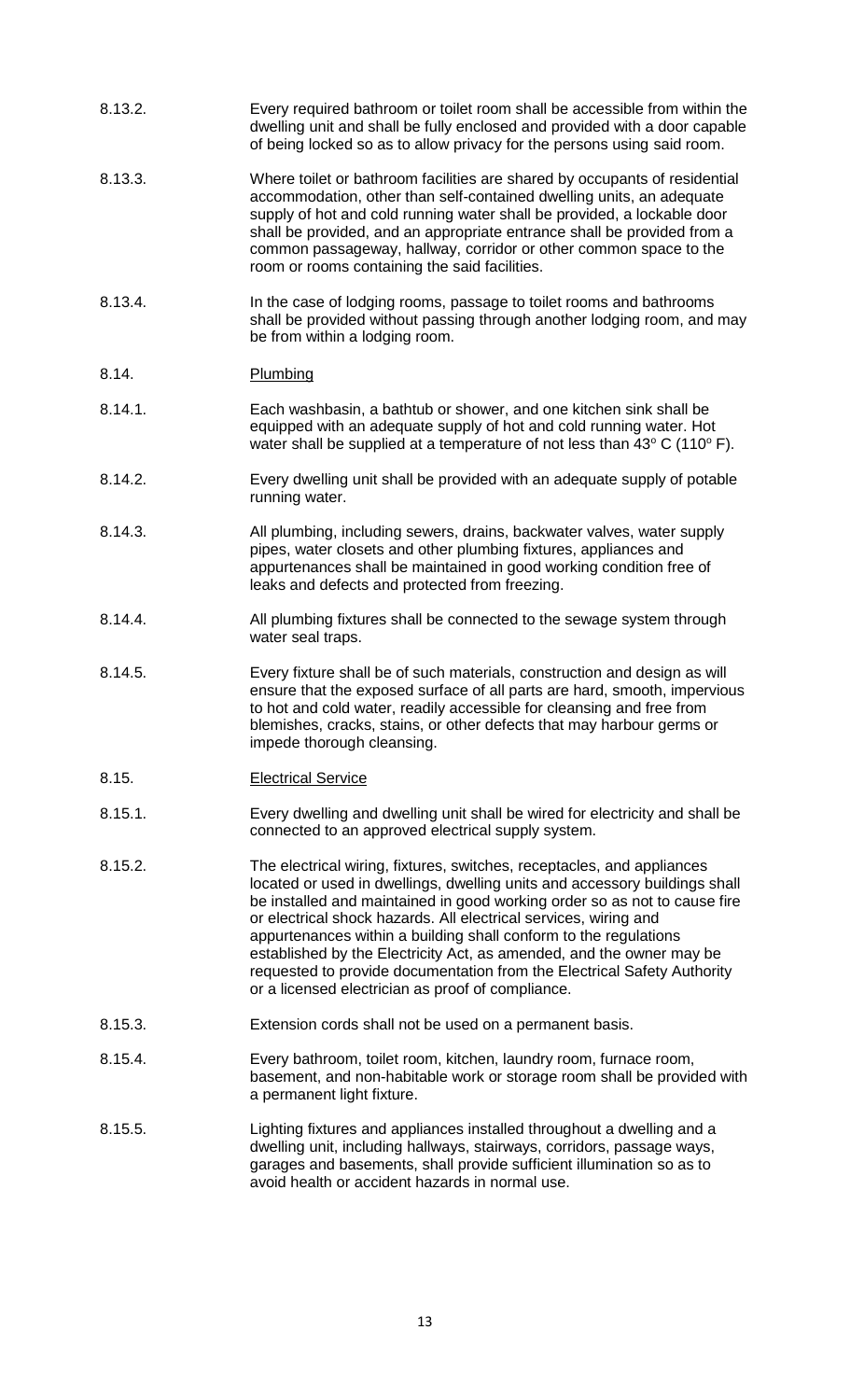| 8.16.   | <b>Heating, Heating Systems, Chimneys And Vents</b>                                                                                                                                                                                                                                                                                                                                                                                                                                                                                                                                                          |  |  |  |
|---------|--------------------------------------------------------------------------------------------------------------------------------------------------------------------------------------------------------------------------------------------------------------------------------------------------------------------------------------------------------------------------------------------------------------------------------------------------------------------------------------------------------------------------------------------------------------------------------------------------------------|--|--|--|
| 8.16.1. | Every dwelling and building containing a dwelling unit or residential unit<br>shall be provided with suitable heating facilities capable of maintaining an<br>indoor ambient temperature of $21^{\circ}$ C (70 $^{\circ}$ F) in the occupied units. The<br>heating system shall be maintained in good working condition so as to be<br>capable of safely heating the individual unit to the required standard.                                                                                                                                                                                               |  |  |  |
| 8.16.2. | Habitable and non-habitable rooms in every dwelling unit and residential<br>unit shall be maintained at a minimum indoor ambient temperature of 21°<br>C (70 $\degree$ F) while occupied between October 1 <sup>st</sup> of one year and May 31 <sup>st</sup> of<br>the following year. This requirement does not apply to unheated garages,<br>sunrooms, porches, breezeways, crawls spaces and attics.                                                                                                                                                                                                     |  |  |  |
| 8.16.3. | No dwelling unit or residential unit shall be equipped with portable or<br>auxiliary heating equipment as the primary source of heat.                                                                                                                                                                                                                                                                                                                                                                                                                                                                        |  |  |  |
| 8.16.4. | All fuel burning appliances, equipment, and accessories in a dwelling<br>shall be installed and maintained to the standards provided by the<br>Technical Standards and Safety Act, as amended or other applicable<br>legislation. The owner may be requested to provide documentation from<br>the Technical Standards and Safety Authority (TSSA) or a contractor or<br>person registered with TSSA as proof of compliance.                                                                                                                                                                                  |  |  |  |
| 8.16.5. | Solid fuel burning appliances shall be maintained in accordance with<br>applicable legislation, and the owner may be requested to provide<br>documentation from a person certified by Wood Energy Technology<br>Transfer Inc. (WETT) as proof of compliance.                                                                                                                                                                                                                                                                                                                                                 |  |  |  |
| 8.16.6. | Where a heating system or part thereof that requires solid or liquid fuel to<br>operate, a place or receptacle for such fuel shall be provided and<br>maintained in a safe condition and in a convenient location so as to be<br>free from fire or accident hazard.                                                                                                                                                                                                                                                                                                                                          |  |  |  |
| 8.16.7. | All fuel burning appliances, equipment, and accessories in a dwelling<br>shall be properly vented to the outside air by means of a smoke-pipe,<br>vent pipe, chimney flue or other approved method.                                                                                                                                                                                                                                                                                                                                                                                                          |  |  |  |
| 8.16.8. | Every chimney, smoke-pipe, flue and vent shall be installed and<br>maintained in good repair so as to prevent the escape of smoke, fumes or<br>gases from entering a dwelling unit and a residential unit,. Maintenance<br>includes the removal of all obstructions, sealing open joints, and the<br>repair of loose or broken masonry units.                                                                                                                                                                                                                                                                |  |  |  |
| 8.16.9. | Every chimney, smoke-pipe, flue and vent shall be installed and<br>maintained in good condition so as to prevent the heating of adjacent<br>combustible material or structural members to unsafe temperatures.                                                                                                                                                                                                                                                                                                                                                                                               |  |  |  |
| 8.17.   | <b>Fire Escapes, Alarms And Detectors</b>                                                                                                                                                                                                                                                                                                                                                                                                                                                                                                                                                                    |  |  |  |
| 8.17.1. | A listed fire alarm and a fire detection system, approved by the Canadian<br>Standards Association or Underwriters Laboratories of Canada, shall be<br>provided by the owners of buildings of multiple residential occupancies<br>where sleeping accommodations are provided for more than ten (10)<br>persons, except that such systems need not be provided where a public<br>corridor or exit serves not more than four (4) dwelling units or individual<br>leased sleeping rooms.                                                                                                                        |  |  |  |
| 8.17.2. | In every dwelling unit and in every sleeping room not in a dwelling unit, a<br>listed smoke alarm, approved by the Canadian Standards Association or<br>Underwriters Laboratories of Canada, or detectors of the single station<br>alarm type, audible within bedrooms when intervening doors are closed,<br>shall be installed. Within dwelling units, a smoke alarm shall be installed<br>on every floor level, and between bedrooms or the sleeping area and the<br>remainder of the dwelling unit, such as in a hallway or corridor serving<br>such bedrooms or sleeping area. The smoke alarm shall be: |  |  |  |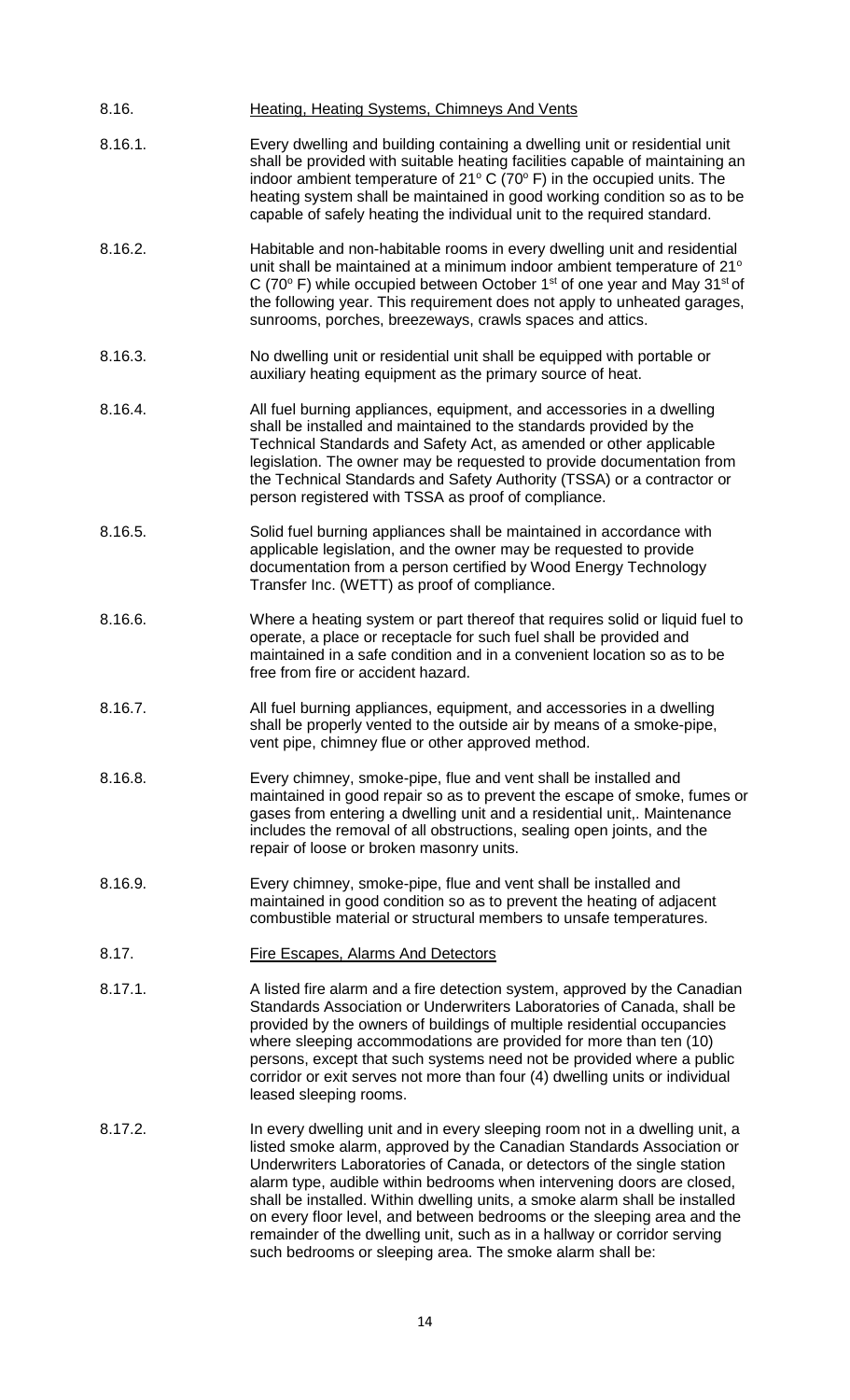- (a) equipped with visual or audio indication that they are in operating condition;
- (b) mounted on the ceiling or on a wall between 150 and 300 mm (6 and 12 in) below the ceiling.
- 8.17.3. In every dwelling unit and in every sleeping room not in a dwelling unit, located in a dwelling with a fuel burning appliance or storage garage, a listed carbon monoxide detector, approved by the Canadian Standards Association or Underwriters Laboratories, audible within bedrooms when intervening doors are closed, shall be installed. The detector shall be installed adjacent to the sleeping area, and, in the case of a fuel burning appliance not within a suite, in a room with a fuel burning appliance.
- 8.17.4. The smoke alarms and carbon monoxide detectors required in Sections 8.17.2. and 8.17.3. shall be permanently connected to an electrical circuit where possible and shall have no disconnect switch between the overcurrent device and the alarm or detector as applicable.
- 8.17.5. Buildings using a fire escape as a means of egress shall have the escape in good condition, free from obstructions and easily reached through an openable window or door.
- 8.18. Egress
- 8.18.1. Every dwelling and each dwelling unit contained therein shall have a safe, continuous and unobstructed passage from the interior of the dwelling and the dwelling unit to the outside at street or grade level.
- 8.18.2. Each floor area containing more than one dwelling unit or residential unit shall have at least two (2) exits, both of which may be common or the one of which may be common and the other may be an exterior door, stair or fire escape. Access to the stairs or fire escape shall be from corridors through doors at floor level, except access from a dwelling unit or a residential unit may be through a vertically mounted casement window having an unobstructed opening of not less than 1,060 by 560mm, (42 x 22 in) with a sill height of not more that 914 mm (36 in), above the inside floor. A single exit is permitted from a dwelling unit or a residential unit, where the path of egress is through an exterior door located at or near ground level and access to such exit is not through a room not under the immediate control of the occupants of the unit.
- 8.18.3. In detached houses, semi-detached houses, townhouses and row houses containing two dwelling units, exit requirements must conform with Compliance Alternative C134 indicated in the 2006 Building Code, Division B, Part 11, Table 11.5.1.1.(c), or provide an equivalent level of safety, as approved.
- 8.18.4. Every floor level with a bedroom shall have an exterior exit door or an outside window that provides an unobstructed opening of 0.35  $m^2$  (3.8 ft<sup>2</sup>) with no dimension less than 380 mm (15 in). The unobstructed area must be maintained outside the building envelope, to ground level, to enable a person to exit the building without obstruction.
- 8.19. Ventilation
- 8.19.1. Every habitable room in a dwelling, including kitchens, bathroom or toilet rooms, shall have openings for ventilation providing an unobstructed free flow of air of at least  $0.28 \text{ m}^2$  (3 ft<sup>2</sup>), or an approved system of mechanical ventilation such that provide hourly air exchanges.
- 8.19.2. All system of mechanical ventilation shall be maintain in good working order.
- 8.19.3. All enclosed areas including basements, crawl spaces and attics or roof spaces shall be adequately ventilated.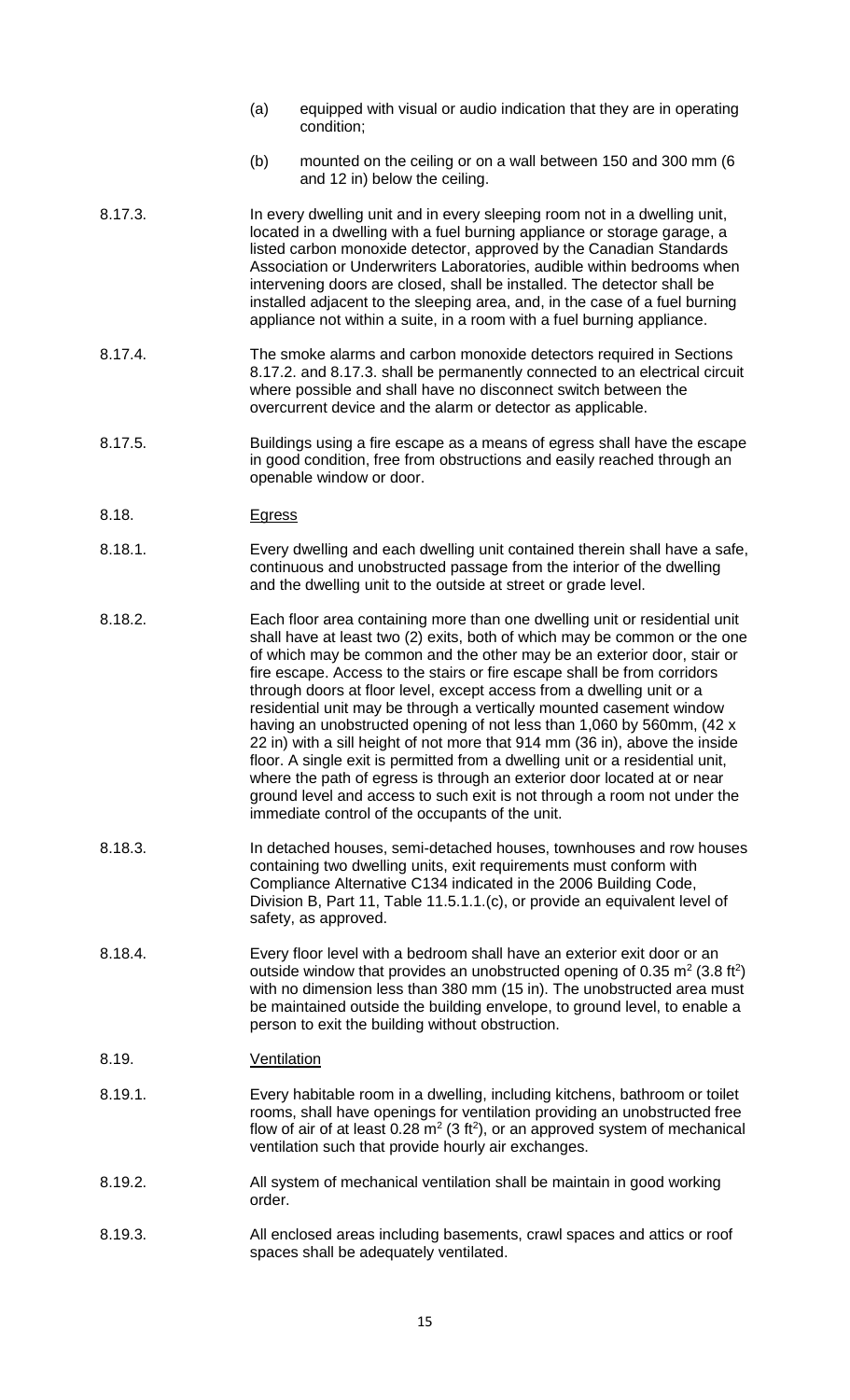| 8.20.            | <b>Elevating Devices</b>                                                                                                                                                                                                                                                                                                                                                                                                                                          |                                                                                                                                         |  |  |  |
|------------------|-------------------------------------------------------------------------------------------------------------------------------------------------------------------------------------------------------------------------------------------------------------------------------------------------------------------------------------------------------------------------------------------------------------------------------------------------------------------|-----------------------------------------------------------------------------------------------------------------------------------------|--|--|--|
| 8.20.1.          | Elevators and other elevating devices including all mechanical and<br>electrical equipment, lighting fixtures, lamps, control buttons, floor<br>indicators, ventilation fans, and emergency communication systems shall<br>be operational and maintained in good condition.                                                                                                                                                                                       |                                                                                                                                         |  |  |  |
| 8.21.            | <b>Disconnected Utilities</b>                                                                                                                                                                                                                                                                                                                                                                                                                                     |                                                                                                                                         |  |  |  |
| 8.21.1.          | Owners of residential buildings or any person or persons acting on behalf<br>of such owner shall not disconnect or cause to be disconnected any<br>service or utility supplying heat, electricity, gas, refrigeration or water to<br>any residential unit or building occupied by a tenant or lessee, except for<br>such reasonable period of time as may be necessary for the purpose of<br>repairing, replacing, or otherwise altering said service or utility. |                                                                                                                                         |  |  |  |
| 8.21.2.          | Section 8.21.1. does not apply if a Tenancy Agreement makes the tenant<br>responsible for the supply of a utility and the supply has been<br>discontinued because of arrears in payment or other reason attributable<br>to the tenant.                                                                                                                                                                                                                            |                                                                                                                                         |  |  |  |
| 8.22.            | <b>Occupancy Standards</b>                                                                                                                                                                                                                                                                                                                                                                                                                                        |                                                                                                                                         |  |  |  |
| 8.22.1.          | No room shall be used for sleeping purposes unless it has a minimum<br>width of 2 m (6.6 ft), and a floor area of at least 7 $m^2$ (75 ft <sup>2</sup> ).                                                                                                                                                                                                                                                                                                         |                                                                                                                                         |  |  |  |
| 8.22.2.          | A basement, or portion thereof, used as a dwelling unit shall conform to<br>the following requirements:                                                                                                                                                                                                                                                                                                                                                           |                                                                                                                                         |  |  |  |
|                  | (a)                                                                                                                                                                                                                                                                                                                                                                                                                                                               | each habitable and non-habitable room shall comply with all the<br>applicable requirements set out in this By-law;                      |  |  |  |
|                  | (b)                                                                                                                                                                                                                                                                                                                                                                                                                                                               | floors and walls shall be constructed so as to be damp proof and<br>impervious to water leakage;                                        |  |  |  |
|                  | (c)                                                                                                                                                                                                                                                                                                                                                                                                                                                               | access to each habitable room shall be gained without passage<br>through a service room or room containing a fuel burning<br>appliance. |  |  |  |
| <b>SECTION 9</b> | <b>REGULATIONS FOR NON-RESIDENTIAL PROPERTIES</b>                                                                                                                                                                                                                                                                                                                                                                                                                 |                                                                                                                                         |  |  |  |
| 9.1.             | <b>Parking Areas, And Driveways</b>                                                                                                                                                                                                                                                                                                                                                                                                                               |                                                                                                                                         |  |  |  |
| 9.1.1.           | All areas used for vehicular traffic and parking shall have a surface<br>covering of asphalt, concrete, or compacted stone or gravel and shall be<br>kept in good repair free of dirt and litter. Notwithstanding the foregoing,<br>non-residential properties which abut residential properties, all areas used<br>for vehicular traffic and parking shall have a surface covering of asphalt,<br>or similar hard surface.                                       |                                                                                                                                         |  |  |  |
| 9.1.2.           | All areas used for vehicular traffic, parking spaces and other similar areas<br>shall be maintained so as to afford safe passage under normal use and<br>weather conditions.                                                                                                                                                                                                                                                                                      |                                                                                                                                         |  |  |  |
| 9.2.             | <b>Structural Soundness</b>                                                                                                                                                                                                                                                                                                                                                                                                                                       |                                                                                                                                         |  |  |  |
| 9.2.1.           | Every part of a building structure shall be maintained in a sound condition<br>so as to be capable of safely sustaining its own weight load and any<br>additional load to which it may be subjected through normal use.<br>Structural members or materials that have been damaged or indicate<br>evidence of deterioration shall be repaired or replaced.                                                                                                         |                                                                                                                                         |  |  |  |
| 9.2.2.           | Walls, roofs, and other exterior parts of a building or structure shall be<br>free from loose or improperly secured objects or materials.                                                                                                                                                                                                                                                                                                                         |                                                                                                                                         |  |  |  |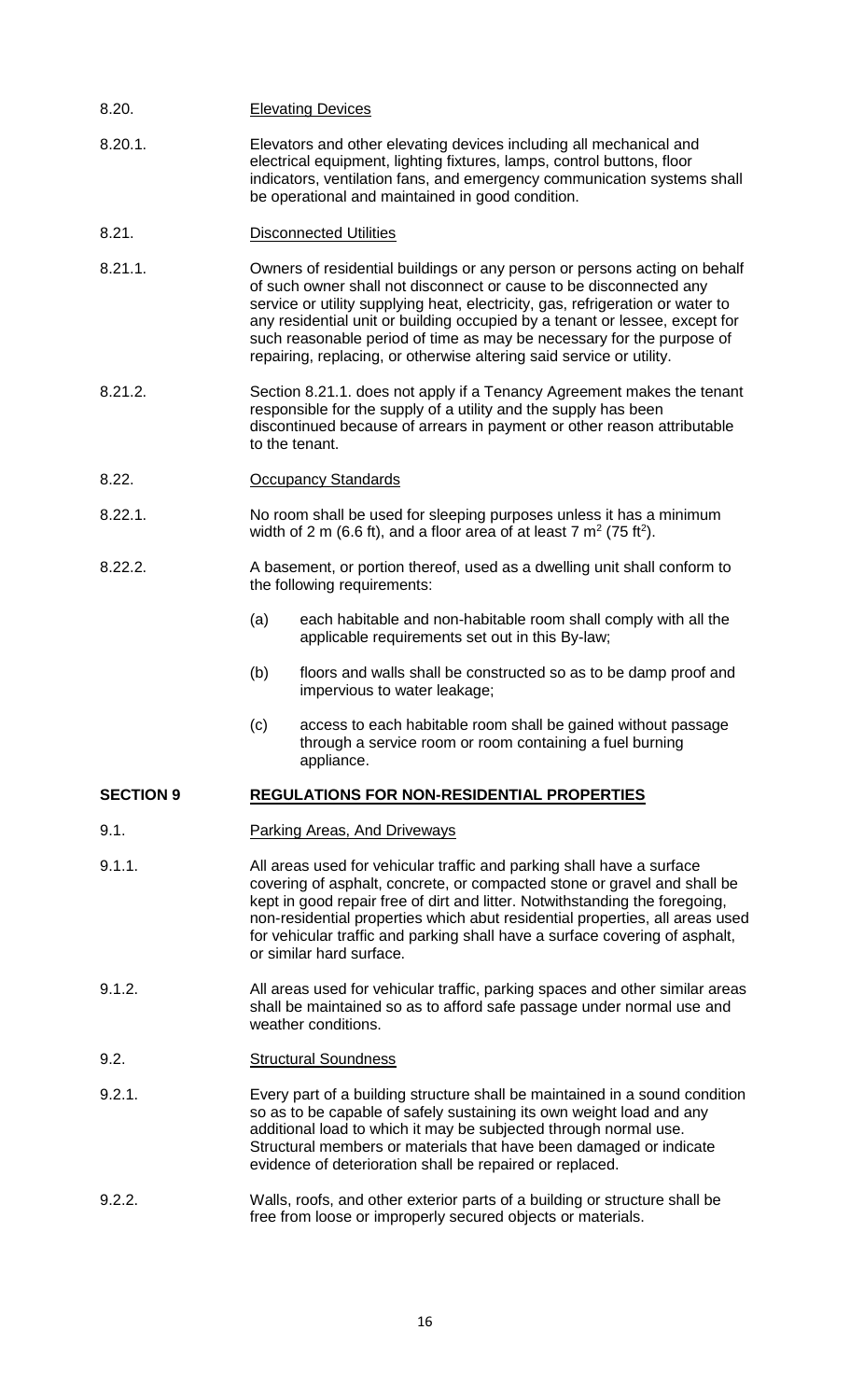## 9.3. Exterior Walls

- 9.3.1. Exterior walls of a building or a structure and their components, including soffits, fascia, windows and doors, shall be maintained in good repair free from cracked, broken or loose masonry units, stucco, and other defective cladding, or trim. Paint or some other suitable preservative or coating must be applied and maintained so as to prevent deterioration due to weather conditions, insects or other damage.
- 9.3.2. Exterior walls of a building or a structure and their components, shall be free of graffiti and similar defacements.
- 9.4. Guards and Handrails
- 9.4.1. A guard shall be installed on the open side of any ramp rising more than 400 mm (16 in) or stairway containing 3 or more risers including the landing, or wherever a height difference of 600 mm (24 in) exists between adjacent floor levels or walking surfaces. A guard shall be installed around the open side of all landings, porches and balconies greater than 600 mm (24 in) above ground, floor or adjacent surface.
- 9.4.2. A handrail shall be installed on all ramps rising more than 400 mm (16 in) and on all stairs with 3 or more risers.
- 9.4.3. All guards, balustrades and handrails shall be constructed and maintained rigid in nature, and shall be maintained in good repair.
- 9.5. Lighting
- 9.5.1. All non-residential establishments shall install and maintain sufficient windows, skylights, and lighting fixtures necessary for the safety of all persons attending the premises or as may be required by the *Occupational Health and Safety Act* for industrial and commercial properties. However, lighting shall not be positioned so as to cause any impairment of use or enjoyment of neighbouring properties.
- 9.6. Plumbing and Bathroom Facilities
- 9.6.1. Plumbing and drainage systems and appurtenances in a non-residential property shall be maintained free from leaks, defects or obstructions and adequately protected from freezing.
- 9.6.2. Every non-residential unit shall be provided with at least one toilet room.
- 9.6.3. The toilet room(s) Section 9.6.2. may be located within the non-residential unit or may be a common toilet room(s) shared by more than one nonresidential unit as long as access is provided whenever the nonresidential unit is occupied.
- 9.6.4. The toilet room(s) in Sections 9.6.2. and 9.6.3. shall be accessible to the public and employees alike.
- 9.6.5. Every toilet room, or toilet stall as applicable, shall be enclosed and provided with a door that can be secured from the inside.
- 9.7. Heating and Ventilation
- 9.7.1. All rooms and areas normally or frequently occupied in a non-residential property shall be provided with heating and ventilation systems appropriate for the occupancy and suitable to the circumstances under consideration and in accordance with good engineering and construction practice.
- 9.7.2. All heating and ventilation systems, and their respective components, shall be maintained in good repair.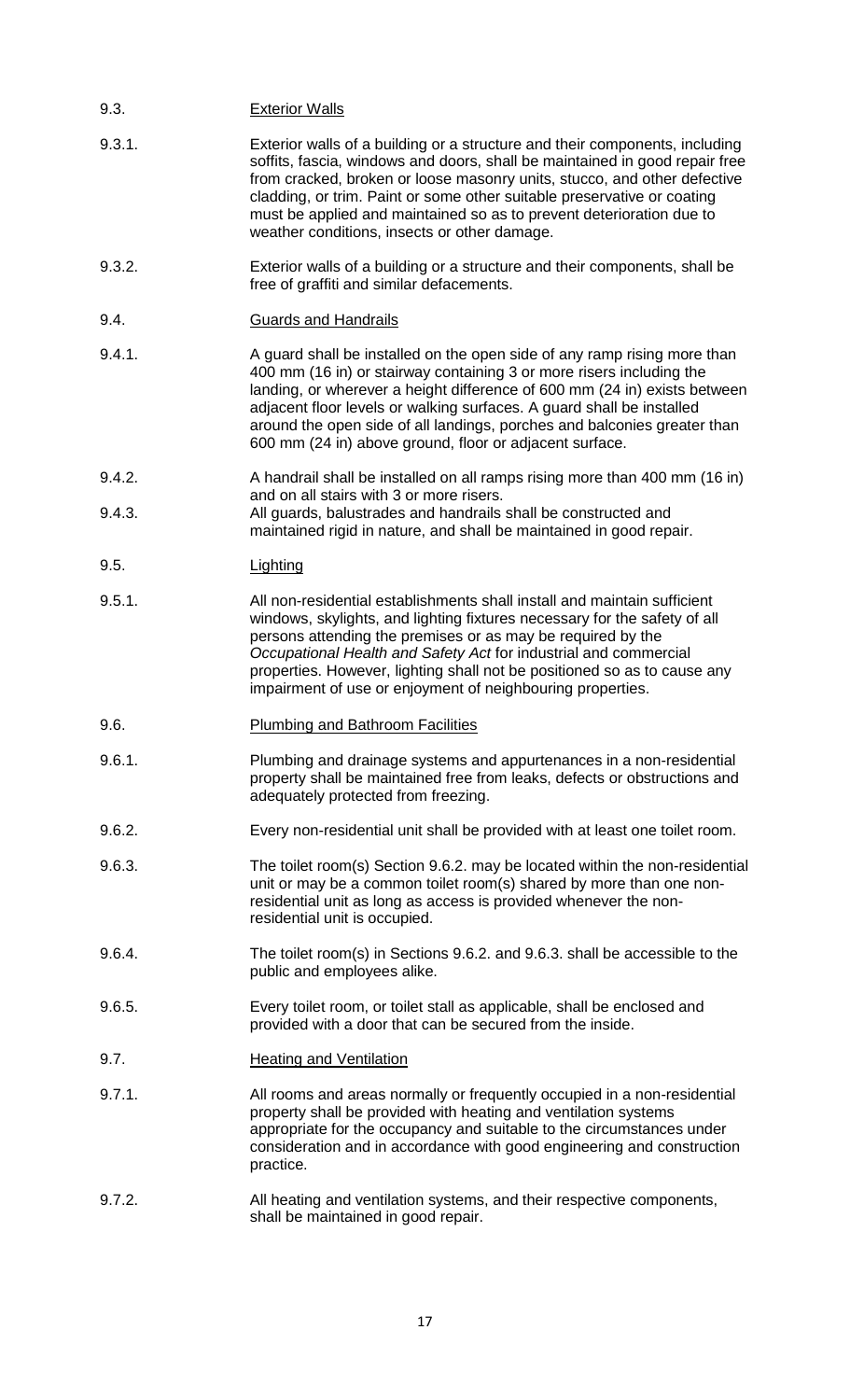# **SECTION 10 PROPERTY STANDARDS COMMITTEE**

| 10.1.             | The Property Standards Committee (in this By-law referred to as "the<br>Committee") is hereby established which shall consist of not less than<br>three ratepayers of the City of Welland, who shall hold office for a term of<br>three years, except that in making the first appointments to the<br>Committee, the Council shall designate members who will hold office, |  |  |  |
|-------------------|----------------------------------------------------------------------------------------------------------------------------------------------------------------------------------------------------------------------------------------------------------------------------------------------------------------------------------------------------------------------------|--|--|--|
|                   | (a)<br>until the first day of January of the year following the date of<br>appointment,                                                                                                                                                                                                                                                                                    |  |  |  |
|                   | until the first day of January of the second year following the date<br>(b)<br>of appointment, and                                                                                                                                                                                                                                                                         |  |  |  |
|                   | (c)<br>until the first day of January of third year following the date of<br>appointment,                                                                                                                                                                                                                                                                                  |  |  |  |
|                   | respectively, so that as nearly as possible, one third of such members<br>shall retire each year.                                                                                                                                                                                                                                                                          |  |  |  |
| 10.2.             | A member of Council or an employee of the municipality or of a local<br>board therein is not eligible to be a member of the Committee, but a<br>teacher employed by a board of education or school board is not deemed<br>to be an "employee" for the purpose of this Section.                                                                                             |  |  |  |
| 10.3.             | Members of the Committee shall hold office until their successors are<br>appointed and are eligible for reappointment. When a member ceases to<br>be a member before the expiration of his term, the Council shall appoint<br>another person for the unexpired portion of his or her term.                                                                                 |  |  |  |
| 10.4.             | Members of the Committee shall be paid compensation for each Hearing<br>attended in accordance with the rate established by Council in a by-law or<br>by resolution. For purposes of this Section, several appeals heard on a<br>single date shall be considered one Hearing.                                                                                              |  |  |  |
| 10.5.             | The members shall elect a chair from among themselves; when the chair<br>is absent through illness or otherwise, the Committee may appoint<br>another member as acting chair.                                                                                                                                                                                              |  |  |  |
| 10.6.             | A majority of the members constitutes a quorum for transacting the<br>Committee's business.                                                                                                                                                                                                                                                                                |  |  |  |
| 10.7.             | The members shall provide for a Secretary for the Committee.                                                                                                                                                                                                                                                                                                               |  |  |  |
| 10.8.             | The Secretary shall keep on the file records of all official business of the<br>Committee, including records of all applications and minutes of all<br>decisions respecting those applications, and section 253 of the Municipal<br>Act applies with necessary modifications to the minutes and records.                                                                   |  |  |  |
| 10.9.             | The Committee may, adopt its own rules of procedure and any member<br>may administer oaths.                                                                                                                                                                                                                                                                                |  |  |  |
| 10.10.            | The Committee shall give notice or direct that notice be given of the<br>hearing of an appeal to such person as the Committee considers<br>advisable.                                                                                                                                                                                                                      |  |  |  |
| <b>SECTION 11</b> | <b>APPEAL OF ORDER</b>                                                                                                                                                                                                                                                                                                                                                     |  |  |  |
| 11.1.             | An owner or occupant who has been served with an Order and who is not<br>satisfied with the terms or conditions of the Order may appeal to the<br>Committee by sending a notice of appeal by registered mail to the<br>secretary of the Committee within 14 days after being served with the<br>Order.                                                                     |  |  |  |
| 11.2.             | An Order that is not appealed within the time referred to in Section 11.1<br>shall be deemed to be confirmed.                                                                                                                                                                                                                                                              |  |  |  |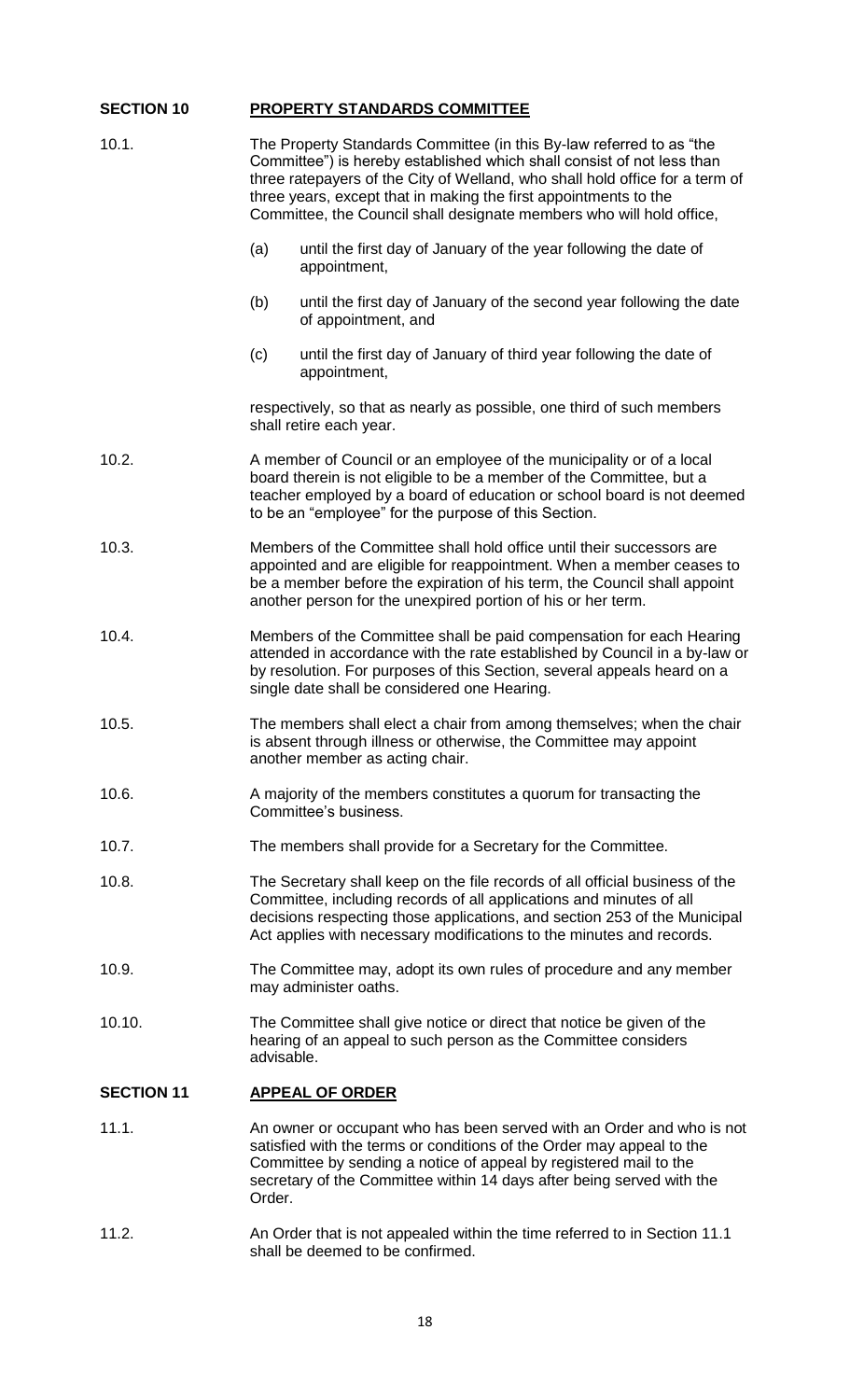| 11.3.             | On an appeal, the Committee shall hear the appeal and shall have all the<br>powers and functions of the Officer who made the Order and the<br>Committee may do any of the following things if, in the Committee's<br>opinion, doing so would maintain the general intent and purpose of the<br>by-law and of the Official Plan or policy statement:          |                                                                                                                                                                                                                                                                 |  |  |  |
|-------------------|--------------------------------------------------------------------------------------------------------------------------------------------------------------------------------------------------------------------------------------------------------------------------------------------------------------------------------------------------------------|-----------------------------------------------------------------------------------------------------------------------------------------------------------------------------------------------------------------------------------------------------------------|--|--|--|
|                   | Confirm, modify or rescind the Order to demolish or repair.<br>(a)                                                                                                                                                                                                                                                                                           |                                                                                                                                                                                                                                                                 |  |  |  |
|                   | (b)                                                                                                                                                                                                                                                                                                                                                          | Extend the time for complying with the Order.                                                                                                                                                                                                                   |  |  |  |
| 11.4.             | The municipality in which the property is situate or any owner or occupant<br>or person affected by a decision under Section 11.3 may appeal to the<br>Superior Court of Justice by notifying the clerk of the municipality in<br>writing and by applying to the court within 14 days after a copy of the<br>decision is sent.                               |                                                                                                                                                                                                                                                                 |  |  |  |
| 11.5.             | An Order that is deemed to be confirmed under Section 11.2 or that is<br>confirmed or modified by the Committee under Section 11.3 or a judge<br>under Section 11.4, as the case may be, shall be final and binding upon<br>the owner and occupant who shall carry out the repair or demolition within<br>the time and in the manner specified in the Order. |                                                                                                                                                                                                                                                                 |  |  |  |
| 11.6.             |                                                                                                                                                                                                                                                                                                                                                              | The fee for an application for an appeal shall be in accordance with<br>Section 5.1.2.                                                                                                                                                                          |  |  |  |
| <b>SECTION 12</b> |                                                                                                                                                                                                                                                                                                                                                              | <b>COMPLAINT PROCESS AND RELEASE OF INFORAMATION</b>                                                                                                                                                                                                            |  |  |  |
| 12.1.             |                                                                                                                                                                                                                                                                                                                                                              | Upon receipt of a signed letter providing the full name, address and<br>telephone number of the complainant, and identifying the subject building<br>and specific details of the problems and deficiencies with the building, the<br>Officer shall investigate. |  |  |  |
| 12.2.             | Complaints from tenants will require proof the landlord has been properly<br>advised in writing and has been given a reasonable time to respond; prior<br>to acceptance of the letter required in Section 12.1.                                                                                                                                              |                                                                                                                                                                                                                                                                 |  |  |  |
| 12.3.             | Correspondence to and from the complainant, including the original letter<br>of complaint, and with the Owner while the investigation and enforcement<br>process is underway, is strictly confidential and shall not be released.                                                                                                                            |                                                                                                                                                                                                                                                                 |  |  |  |
| 12.4.             | Notwithstanding Section 12.3 release of a copy of the Property Standards<br>Order or a letter from the Officer indicating full compliance with the Order<br>may be released subject to the Municipal Freedom of Information and<br>Protection of Privacy Act.                                                                                                |                                                                                                                                                                                                                                                                 |  |  |  |

## **SECTION 13 REMOVAL AND REINSTATEMENT**

- 13.1. If an Order of an Officer under section 14.3 is not complied with in accordance with the Order as deemed confirmed or as confirmed or modified by the Committee or a judge, the municipality may cause the property to be repaired or demolished accordingly.
- 13.2. For the purpose of Section 13.1, employees or agents of the municipality may enter the property at any reasonable time without a warrant in Order to repair or demolish the property.
- 13.3. The municipality shall have a lien on the land for the amount spent on the repair or demolition under Section 13.1 and the amount shall have priority lien status as described in section 1 of the *Municipal Act, 2001.* A City administration charge as described in Section 5 shall be included in the cost recoverable.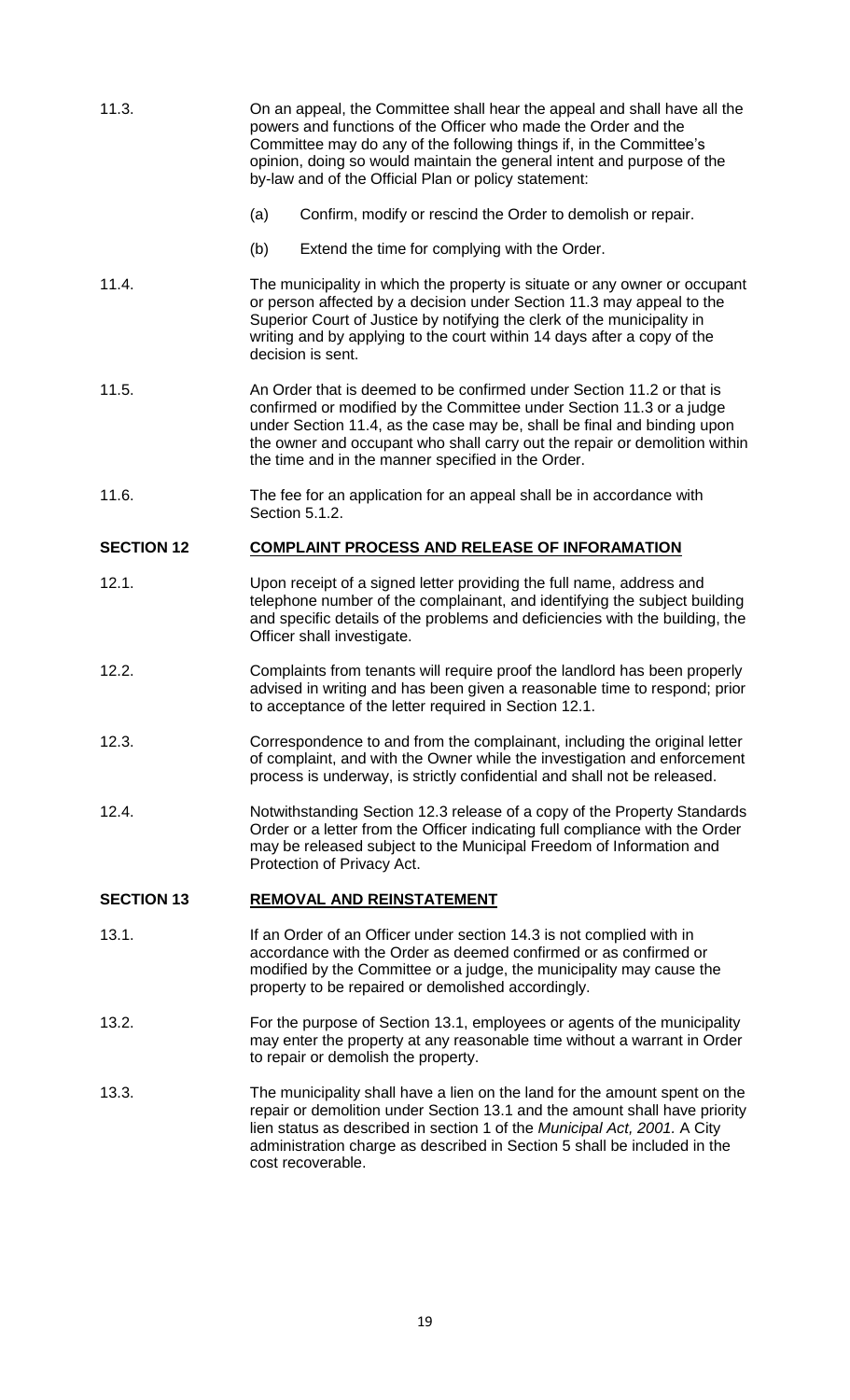| 13.4.             | Any thing removed by this Section may be destroyed or deposited<br>elsewhere on the property on which it is located, or may be stored by the<br>City, its employees, agent or contractor. Where a thing has been removed<br>and stored, the owner or person may reclaim such thing upon payment to<br>the City, its Agents or Contractor, any costs incurred by the City, its agent<br>or contractor in the removal of such thing. Where the thing has not been<br>reclaimed within 30 days of its removal, such thing may be forthwith<br>destroyed or otherwise disposed of by the City, its employees, agent or<br>contractor. |                                                                                                                                                                                                                                                                    |  |  |  |
|-------------------|-----------------------------------------------------------------------------------------------------------------------------------------------------------------------------------------------------------------------------------------------------------------------------------------------------------------------------------------------------------------------------------------------------------------------------------------------------------------------------------------------------------------------------------------------------------------------------------------------------------------------------------|--------------------------------------------------------------------------------------------------------------------------------------------------------------------------------------------------------------------------------------------------------------------|--|--|--|
| <b>SECTION 14</b> |                                                                                                                                                                                                                                                                                                                                                                                                                                                                                                                                                                                                                                   | ADMINISTRATION, ENFORCEMENT AND RIGHT OF ACCESS                                                                                                                                                                                                                    |  |  |  |
| 14.1.             |                                                                                                                                                                                                                                                                                                                                                                                                                                                                                                                                                                                                                                   | This by-law shall be administered and enforced by an Officer or any City<br>employee otherwise delegated the authority of administration and<br>enforcement of this by-law.                                                                                        |  |  |  |
| 14.2.             | An Officer may, upon producing proper identification, enter upon any<br>property at any reasonable time without a warrant for the purpose of<br>inspecting the property to determine,                                                                                                                                                                                                                                                                                                                                                                                                                                             |                                                                                                                                                                                                                                                                    |  |  |  |
|                   | (a)                                                                                                                                                                                                                                                                                                                                                                                                                                                                                                                                                                                                                               | whether the property conforms with the standards prescribed in<br>the by-law; or                                                                                                                                                                                   |  |  |  |
|                   | (b)                                                                                                                                                                                                                                                                                                                                                                                                                                                                                                                                                                                                                               | whether an Order made under Section 14.3 has been complied<br>with.                                                                                                                                                                                                |  |  |  |
| 14.3.             | An Officer who finds that a property does not conform with any of the<br>standards prescribed in this By-law, may make an Order,                                                                                                                                                                                                                                                                                                                                                                                                                                                                                                  |                                                                                                                                                                                                                                                                    |  |  |  |
|                   | (a)                                                                                                                                                                                                                                                                                                                                                                                                                                                                                                                                                                                                                               | stating the municipal address or the legal description of the<br>property;                                                                                                                                                                                         |  |  |  |
|                   | (b)                                                                                                                                                                                                                                                                                                                                                                                                                                                                                                                                                                                                                               | giving reasonable particulars of the repairs to be made or stating<br>that the site is to be cleared of all buildings, structures, debris or<br>refuse and left in a graded and levelled condition;                                                                |  |  |  |
|                   | (c)                                                                                                                                                                                                                                                                                                                                                                                                                                                                                                                                                                                                                               | indicating the time for complying with the terms and conditions of<br>the Order and giving notice that, if the repair or clearance is not<br>carried out within that time, the municipality may carry out the<br>repair or clearance at the owner's expense; and   |  |  |  |
|                   | (d)                                                                                                                                                                                                                                                                                                                                                                                                                                                                                                                                                                                                                               | indicating the final date for giving notice of appeal from the Order.<br>14.4. The Order shall be served on the owner of the property and<br>such other persons affected by it as the Officer determines and a<br>copy of the Order may be posted on the property. |  |  |  |
| 14.5.             | The Order may be registered in the proper land registry office and, upon<br>such registration, any person acquiring any interest in the land<br>subsequent to the registration of the Order shall be deemed to have been<br>served with the Order on the day on which the Order was served under<br>Section 14.4.                                                                                                                                                                                                                                                                                                                 |                                                                                                                                                                                                                                                                    |  |  |  |
| 14.6.             | No person shall obstruct or hinder, or attempt to obstruct or hinder, an<br>Officer, in the exercise of a power or the performance of a duty under this<br>by-law.                                                                                                                                                                                                                                                                                                                                                                                                                                                                |                                                                                                                                                                                                                                                                    |  |  |  |
| 14.7.             | For the purposes of an inspection under section 14.2, an Officer may,                                                                                                                                                                                                                                                                                                                                                                                                                                                                                                                                                             |                                                                                                                                                                                                                                                                    |  |  |  |
|                   | (a)                                                                                                                                                                                                                                                                                                                                                                                                                                                                                                                                                                                                                               | require the production for inspection of documents or things,<br>including drawings or specifications, that may be relevant to the<br>property or any part thereof;                                                                                                |  |  |  |
|                   | (b)                                                                                                                                                                                                                                                                                                                                                                                                                                                                                                                                                                                                                               | inspect and remove documents or things relevant to the property<br>or part thereof for the purpose of making copies or extracts;                                                                                                                                   |  |  |  |
|                   | (c)                                                                                                                                                                                                                                                                                                                                                                                                                                                                                                                                                                                                                               | require information from any person concerning a matter related to                                                                                                                                                                                                 |  |  |  |

a property or part thereof;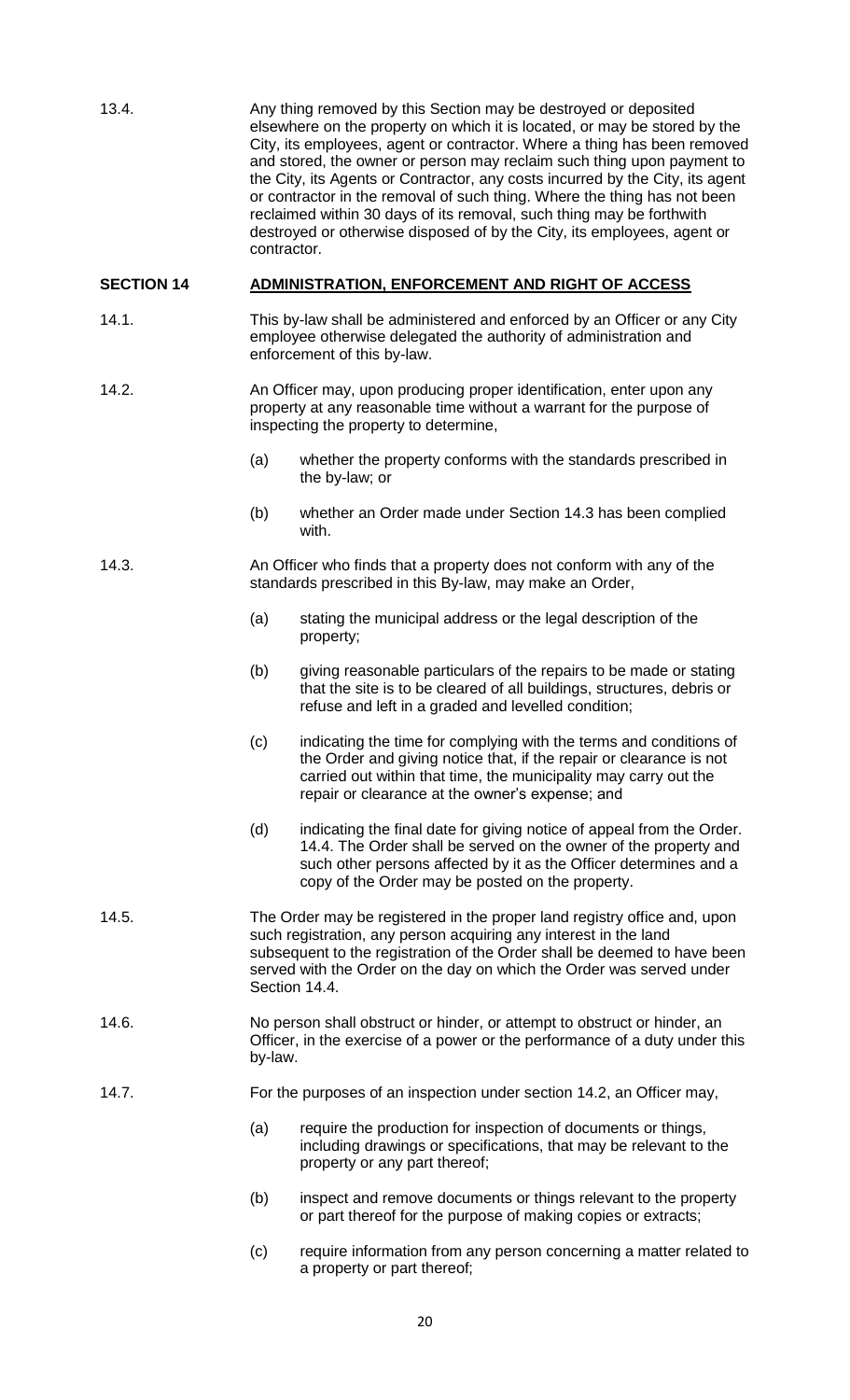- (d) be accompanied by a person who has special or expert knowledge in relation to a property or part thereof; (e) alone or in conjunction with a person possessing special or expert knowledge, make examinations or take tests, samples or photographs necessary for the purposes of the inspection; and (f) order the owner of the property to take and supply at the owner's expense such tests and samples as are specified in the Order. 14.8. Nothing in this by-law shall be construed as limiting, restraining,
- superseding, impeding or otherwise conflicting with the authority of the Medical Officer of Health, Fire Marshal, or any Provincial or Federal Minister and his/her powers as set out in any Act, by-law or regulation.
- 14.9. No person shall refuse to produce any documents or things required by an Officer under this by-law, and every person shall assist any entry, inspection, examination, or inquiry by an Officer.
- 14.10. No person shall knowingly furnish false information in any form to the City or Officer with respect to this by-law.

## **SECTION 15 APPOINTMENTS**

15.1 The persons employed by the City of Welland and listed in Schedule "A" to this by-law are hereby assigned the responsibility of administering and enforcing this By-law.

#### **SECTION 16 OFFENCES AND PENALTIES**

- 16.1. A person is guilty of an offence if the person,
	- (a) fails to comply with an Order, direction, or other requirement made under the Act, or
	- (b) contravenes the Act.
- 16.2. Fines and penalties are as described in the Act, and include fines of not more than \$50,000/\$100,000 for an individual and not more than \$100,000/\$200,000 for a Corporation.
- 16.3 Administrative Penalty By-law 2019-134 applies to each administrative penalty issued pursuant to this By-law. (By-law 2019-136)
- 16.4 Any person who contravenes any provision of this By-law shall, upon issuance of a penalty notice in accordance with Administrative Penalty By-law 2019-134, be liable to pay to the City an administrative penalty as set out in Schedule "B" attached. (By-law 2019-136)

## **SECTION 17 SCHEDULES**

17.1. Schedule "A" attached hereto shall be read with and forms part of this Bylaw.

## **SECTION 18 VALIDITY**

18.1. Should any section, clause or provision of this by-law be held by a court of competent jurisdiction to be invalid, the validity of the remainder of the by-law shall not be affected.

## **SECTION 19 REPEAL OF OTHER BY-LAWS**

19.1. By-laws 11258, 3872, and 2314, as amended, be and the same are hereby repealed.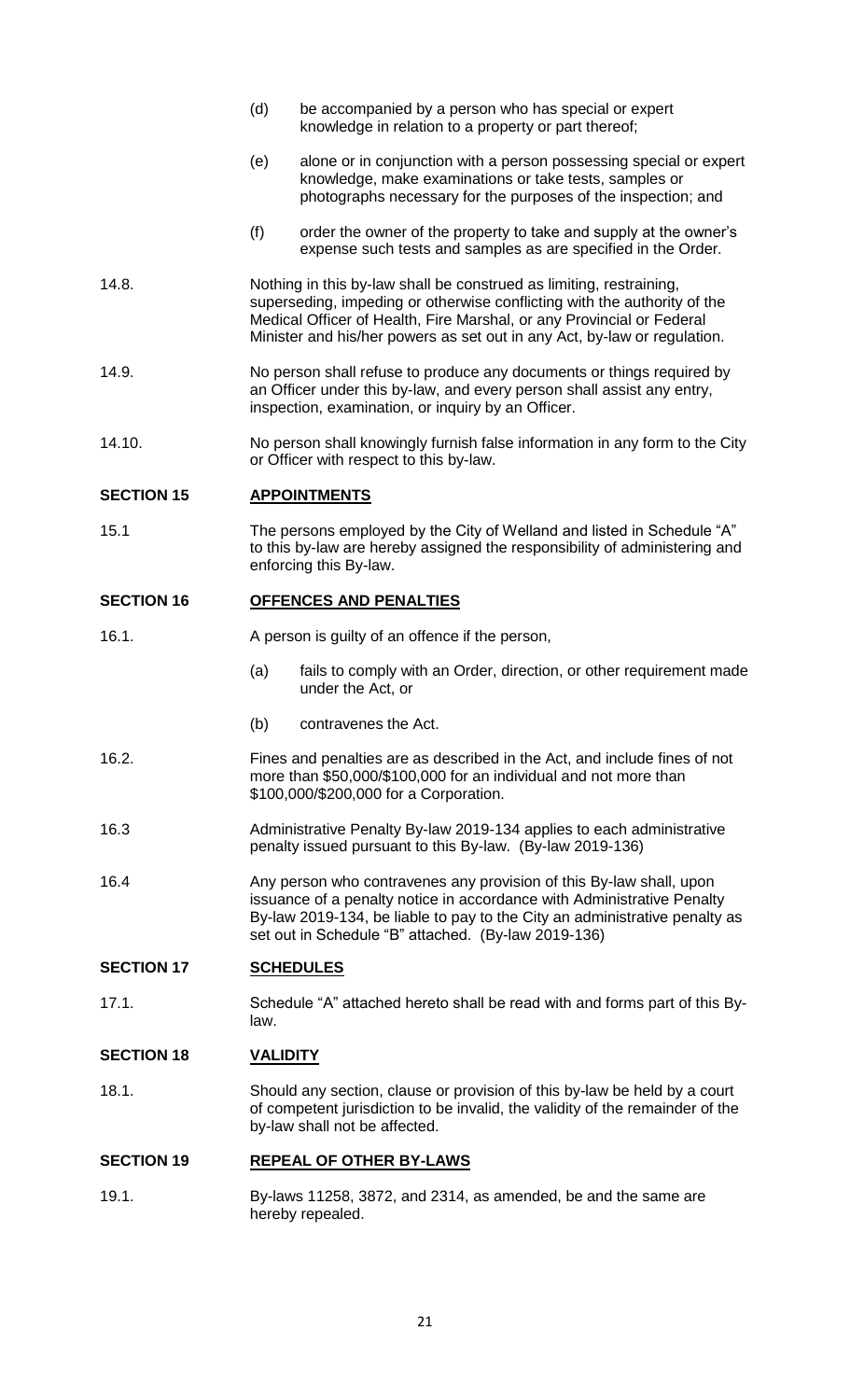## **SECTION 20 TRANSITIONAL RULES**

20.1. After the date of the passing this By-law, By-law No. 11258, as amended, shall continue to apply only to Orders issued prior to the date of passing of this By-law, and then only to such items identified in the Order, until such time as the work required by such Order has been completed or any enforcement proceedings with respect to such Order, including any demolition, clearance, or repair carried out by the municipality shall have been concluded.

## SECTION 21 **EFFECTIVE DATE**

21.1. This by-law shall come into force and take effect on the date of passing thereof.

READ A FIRST, SECOND AND THIRD TIME AND PASSED BY COUNCIL THIS 14th DAY OF JULY, 2009.

As Amended by: By-law 2009-121 passed September 15, 2009 As Amended by: By-law 2011-19 passed February 15, 2011 As Amended by: By-law 2015-104 passed August 25, 2015 As Amended by: By-law 2016-157 passed November 15, 2016 As Amended by: By-law 2019-136 passed November 19, 2019 As Amended by: Resolution 2020-139 passed May 5, 2020

NOTE: This Office Consolidation is prepared for purposes of convenience only, and for the accurate reference, recourse should be had to the original By-law(s).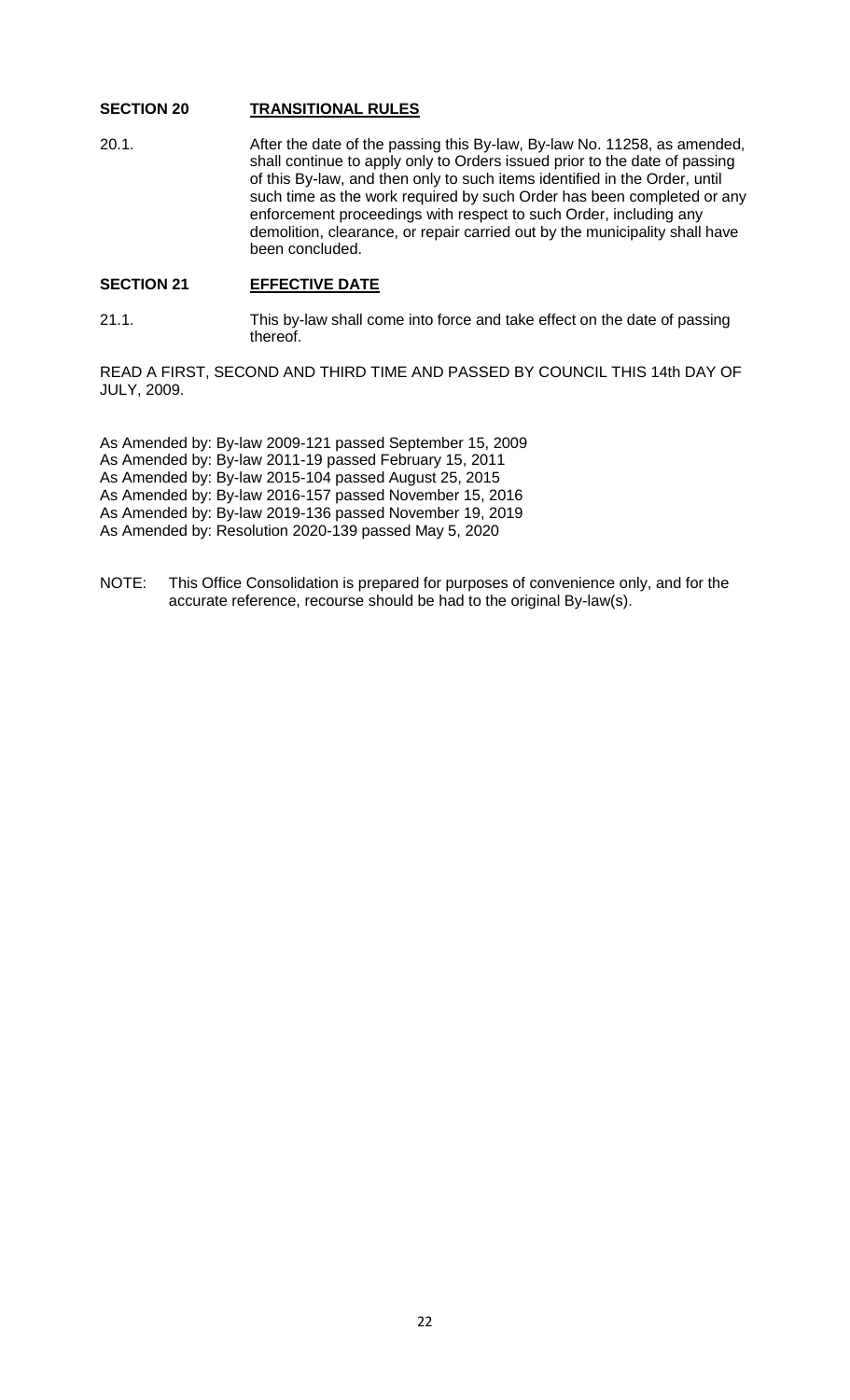#### **SCHEDULE "A"**

## **THE CORPORATION OF THE CITY OF WELLAND**

## **PROPERTY STANDARDS BY-LAW 2009-108, AS AMENDED**

1. The following person employed by the City of Welland as Chief Building Official is assigned the responsibility of administering and enforcing this By-law;

(a) Jack Tosta

- 2. The following persons employed by the City of Welland as Building Inspector/ Property Standards Officers are assigned the responsibility of administering and enforcing this By-law:
	- (a) Silvestro Ravenda
	- (b) Thomas Ferguson
	- (c) Gary Graziani
	- (d) Jennifer Blacklock
	- (e) Tony Ranalii
- 3. The following persons employed by the City of Welland as Municipal By-law Enforcement Officers are assigned the responsibility of administering and enforcing this by-law:
	- (a) James Cronshaw
	- (b) Adam White
	- (c) Jeff Petrullo
	- (d) Gabriel Tiberi

(By-law 2009-121) (By-law 2011-19) (By-law 2015-104) (By-law 2016-157) (By-law 2019-136) (By-law 2019-144)